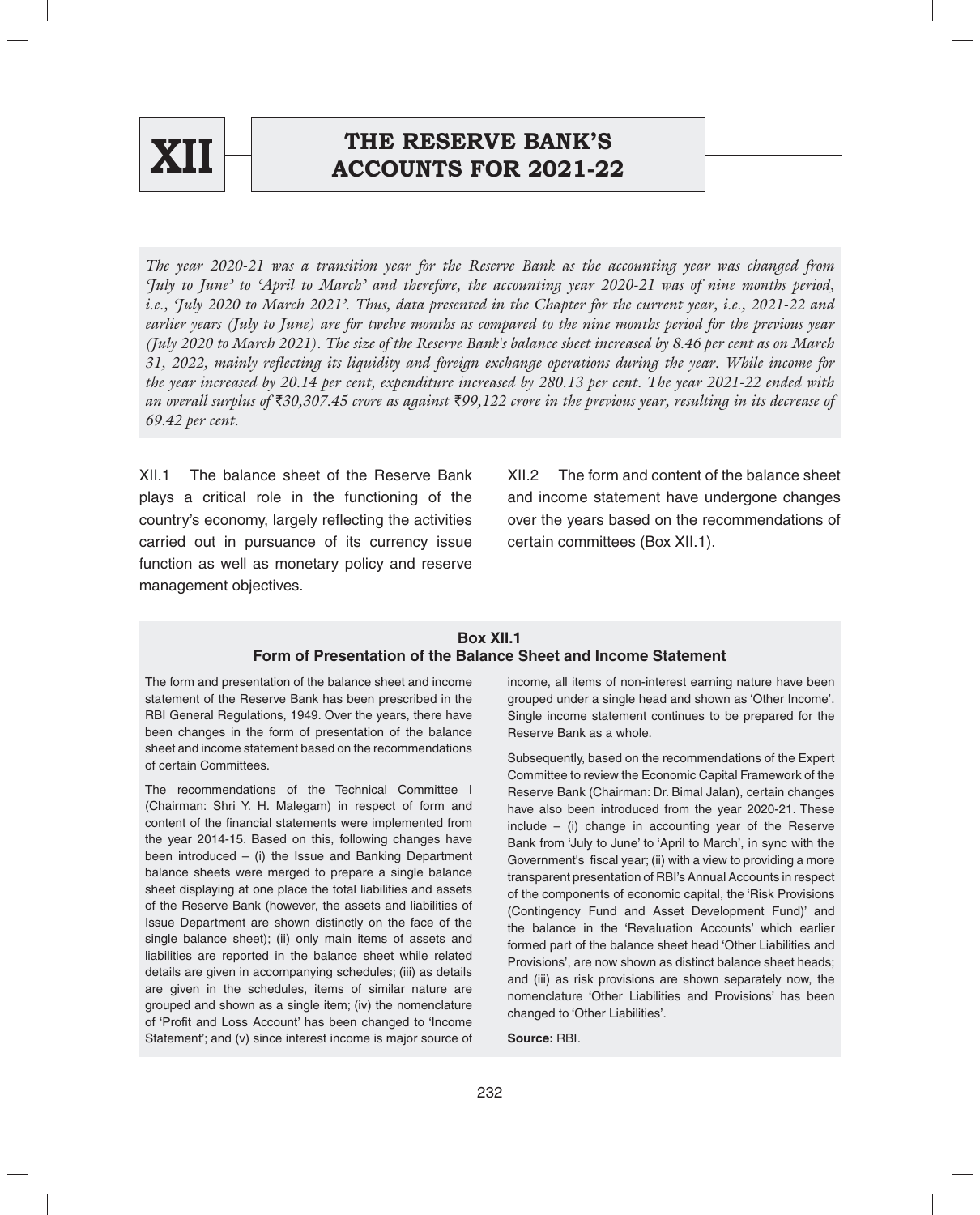#### **Ta ble XII.1: Trends in Income, Expenditure and Net Income**

(Amount in  $\bar{\tau}$  crore) Item 2017-18 2018-19 2019-20 2020-21 2021-22 1 23456 a) Income 78,280.66 1,93,035.88 1,49,672.46 1,33,272.75 1,60,112.13 b) Total Expenditure<sup>1</sup> 28,276.66<sup>2</sup> 17,044.15<sup>3</sup> 92,540.93<sup>4</sup> 34,146.75<sup>5</sup> 1,29,800.68<sup>6</sup> c) Net Income (a-b) 50,004.00 1,75,991.73 57,131.53 99,126.00 30,311.45 d) Transfer to funds7 4.00 4.00 4.00 4.00 4.00 e) Surplus transferred to the Central Government (c-d) 50,000.00 1,75,987.73 57,127.53 99,122.00 30,307.45

**Note:** 1. Includes provisions towards CF and ADF.

2. Includes a provision of  $\bar{\tau}$ 14,189.27 crore towards transfer to CF.

3. Includes a provision of `63.60 crore towards transfer to ADF

4. Includes a provision of ₹73,615 crore towards transfer to CF.

5. Includes a provision of ₹20,710.12 crore towards transfer to CF.

6. Includes provisions of ₹1,14,567.01 crore and ₹100 crore towards transfer to CF and ADF, respectively.

7. An amount of ₹1 crore each has been transferred to the National Industrial Credit (Long Term Operations) Fund, the National Housing Credit (Long Term Operations) Fund, the National Rural Credit (Long Term Operations) Fund and the National Rural Credit (Stabilisation) Fund during each of the five years.

XII.3 The key financial results of the Reserve Bank's operations during the year 2021-22 are set out in the following paragraphs.

XII.4 The size of the balance sheet increased by `4,82,633.14 crore, *i.e.,* 8.46 per cent from `57,07,669.13 crore as on March 31, 2021 to ₹61,90,302.27 crore as on March 31, 2022. The increase on the asset side was due to increase in foreign investments, domestic investments, gold, and loans and advances by 4.28 per cent, 11.67 per cent, 30.07 per cent and 54.53 per cent, respectively. On the liability side, the increase was due to increase in deposits and notes issued by 16.24 per cent and 9.86 per cent, respectively. Domestic assets constituted 28.22 per cent while the foreign currency assets and gold (including gold deposit and gold held in India) constituted 71.78 per cent of total assets as on March 31, 2022 as against 26.42 per cent and 73.58 per cent, respectively, as on March 31, 2021.

 $XII.5$  Provisions of  $\overline{5}1,14,567.01$  crore and ₹100 crore were made and transferred to Contingency Fund (CF) and Asset Development Fund (ADF), respectively. The trends in income, expenditure, net disposable income and the surplus transferred to the Central Government are given in Table XII.1.

XII.6 The Independent Auditors' Report, the balance sheet and the Income Statement for the year 2021-22 along with schedules, statement of Significant Accounting Policies and supporting Notes to Accounts are as follows: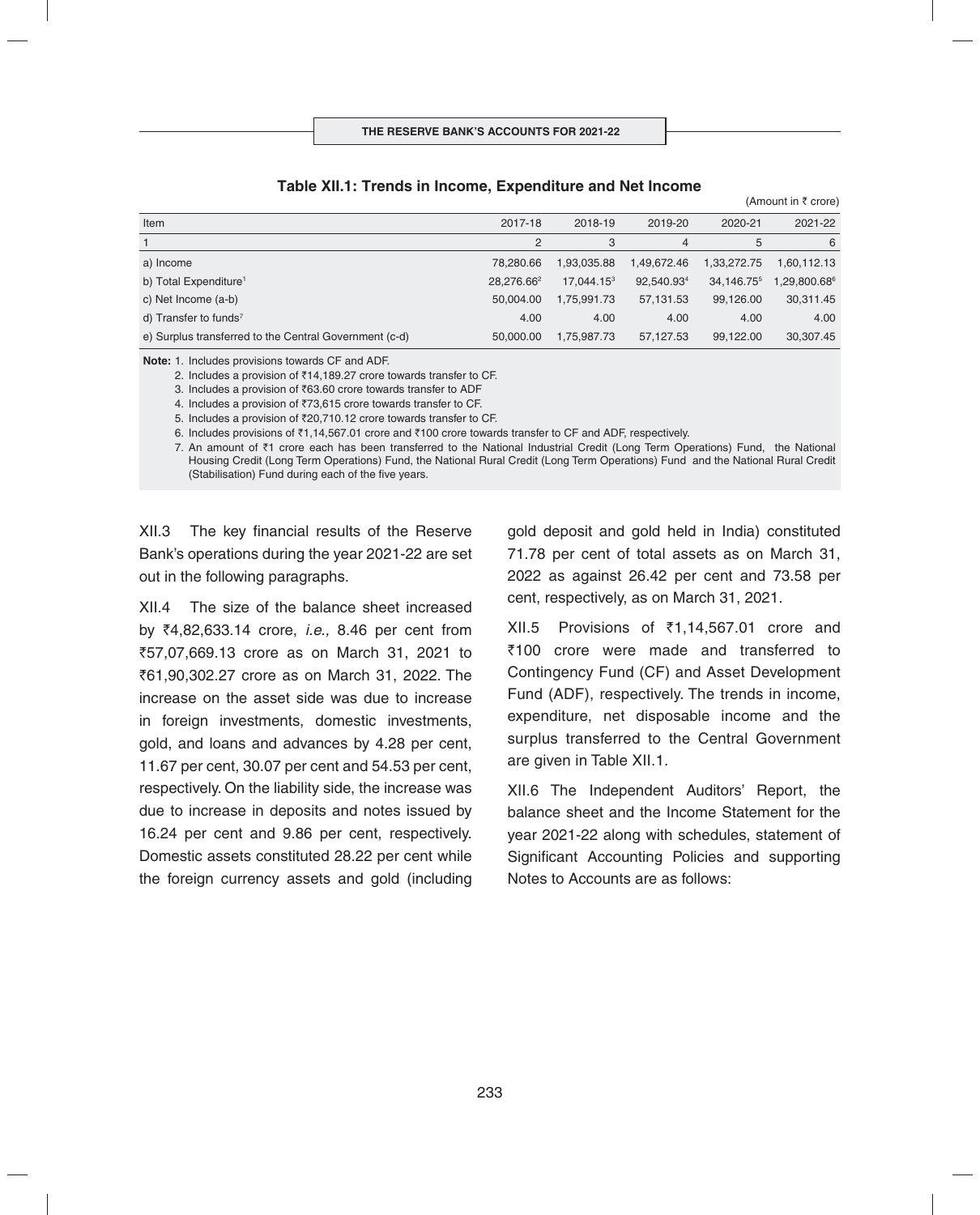## **INDEPENDENT AUDITORS' REPORT**

To, The President of India

#### **Report on Audit of Financial Statements of the Reserve Bank of India**

#### **Opinion**

We, the undersigned Auditors of the Reserve Bank of India (hereinafter referred to as the "Bank"), do hereby report to the Central Government upon the Balance Sheet of the Bank as on March 31, 2022 and the Income Statement for the year ended on that date (hereinafter referred to as "Financial Statements"), which have been audited by us.

In our opinion and to the best of our information and according to explanations given to us and as shown by the books of accounts of the Bank, the Balance Sheet read with Schedules and Significant Accounting Policies is a full and fair Balance Sheet containing all necessary particulars and is properly drawn up in accordance with the requirements of the provisions of the Reserve Bank of India Act, 1934 ("the RBI Act, 1934") and Regulations framed there under so as to exhibit true and correct view of the state of affairs of the Bank as on March 31, 2022 and its results of operations for the year ended on that date.

#### **Basis for Opinion**

We conducted our audit in accordance with the Standards on Auditing ("SAs") issued by the Institute of Chartered Accountants of India ("ICAI"). Our responsibilities under those standards are further described in the Auditor's Responsibilities for the Audit of the Financial Statements section of our report. We are independent of the Bank in accordance with the ethical requirements that are relevant to our audit of the Financial Statements, and we have fulfilled our other ethical responsibilities in accordance with these requirements. We believe that the audit evidence we have obtained is sufficient and appropriate to provide a basis for our opinion on the Financial Statements.

#### **Information Other than the Financial Statements and Auditor's Report Thereon**

The Management is responsible for the other information. The other information comprises the information included in the Notes to the Accounts but does not include the Financial Statements and our report thereon.

Our opinion on the Financial Statements does not cover the other information and we do not express any form of assurance conclusion thereon.

In connection with our audit of the Financial Statements, our responsibility is to read the other information and, in doing so, consider whether the other information is materially inconsistent with the Financial Statements or our knowledge obtained in the audit or otherwise appears to be materially misstated. If, based on the work we have performed, we conclude that there is a material misstatement of this other information, we are required to report that fact.

We have nothing to report in this regard.

#### **Responsibilities of Management and Those Charged with Governance for the Financial Statements**

The Bank's Management and those Charged with Governance for the Financial Statements are responsible for the preparation of the Financial Statements that give a true and correct view of the state of affairs and results of operations of the Bank in accordance with the requirements of the provisions of the RBI Act, 1934 and Regulations framed thereunder and the accounting policies and practices followed by the Bank. This responsibility also includes maintenance of adequate accounting records and preventing and detecting frauds and other irregularities; selection and application of appropriate accounting policies; making judgements and estimates that are reasonable and prudent and the design, implementation and maintenance of internal control relevant to the preparation and presentation of the Financial Statements that give a true and correct view and are free from material misstatement, whether due to fraud or error.

As per the RBI Act, 1934, the Bank can be liquidated only by the Central Government by order and in any other manner as it may direct. Also, while the fundamental basis of preparation of Financial Statements of the Bank are based on provisions of the RBI Act, 1934 and Regulations framed thereunder, the Management has adopted the accounting policies and practices which reflects its continuity as a Going concern.

Those charged with governance are also responsible for overseeing the Bank's financial reporting process.

#### **Auditor's Responsibilities for the Audit of the Financial Statements**

Our objectives are to obtain reasonable assurance about whether the Financial Statements as a whole are free from material misstatement, whether due to fraud or error, and to issue an auditor's report that includes our opinion. Reasonable assurance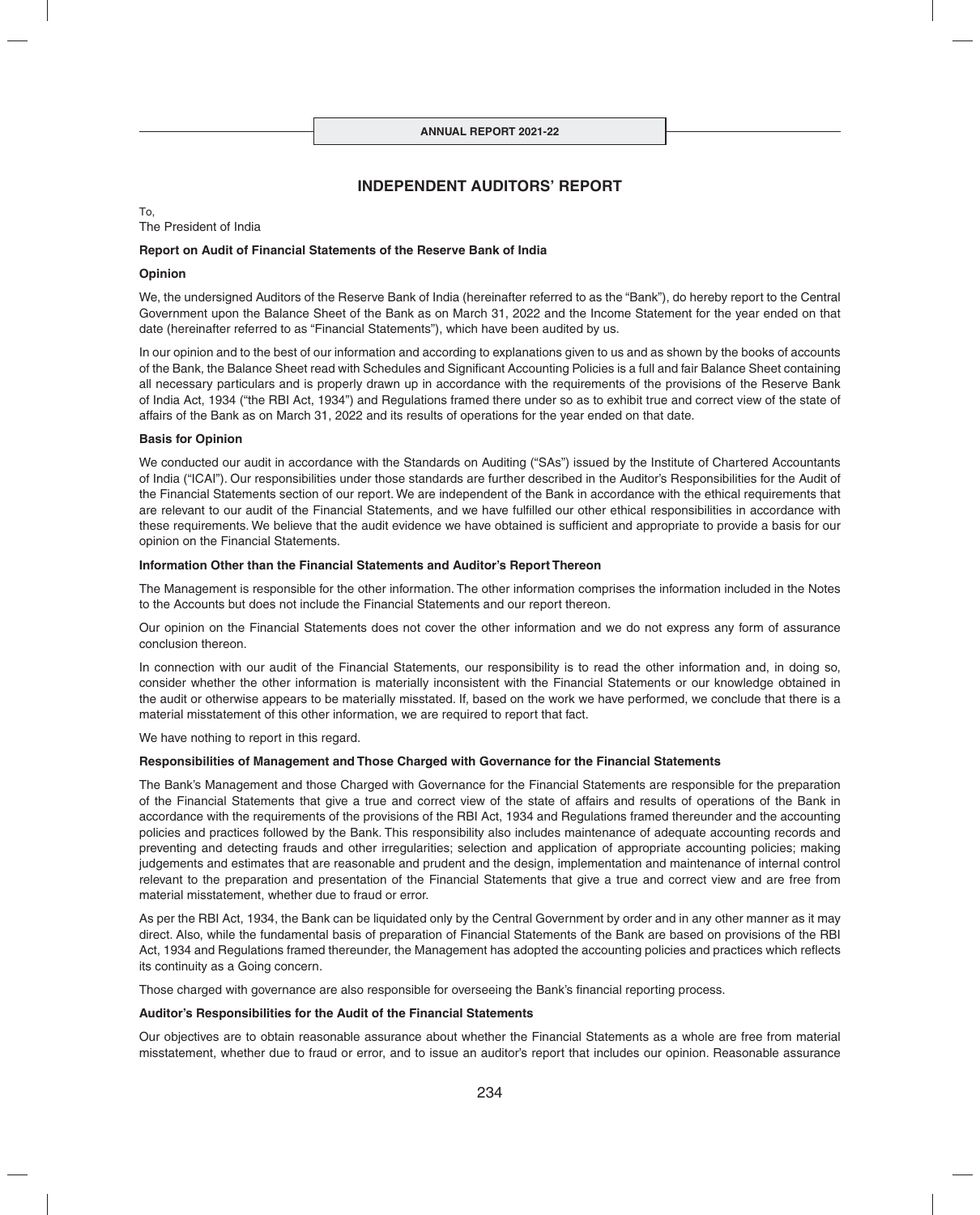is a high level of assurance but is not a guarantee that an audit conducted in accordance with SAs will always detect a material misstatement when it exists. Misstatements can arise from fraud or error and are considered material if, individually or in the aggregate, they could reasonably be expected to influence the economic decisions of users taken on the basis of these Financial Statements.

As part of an audit in accordance with SAs, we exercise professional judgment and maintain professional skepticism throughout the audit. We also:

- Identify and assess the risks of material misstatement of the Financial Statements, whether due to fraud or error, design and perform audit procedures responsive to those risks, and obtain audit evidence that is sufficient and appropriate to provide a basis for our opinion. The risk of not detecting a material misstatement resulting from fraud is higher than for one resulting from error, as fraud may involve collusion, forgery, intentional omissions, misrepresentations, or the override of internal control.
- Obtain an understanding of internal control relevant to the audit in order to design audit procedures that are appropriate in the circumstances, but not for the purpose of expressing an opinion on the effectiveness of the Bank's internal financial control.
- Evaluate the appropriateness of accounting policies used and the reasonableness of accounting estimates and related disclosures made by the Management.
- Conclude on the appropriateness of management's use of the Going concern basis of accounting and, based on the audit evidence obtained, whether a material uncertainty exists related to events or conditions that may cast significant doubt on the Bank's ability to continue as a Going concern. If we conclude that a material uncertainty exists, we are required to draw attention in our auditors' report to the related disclosures in the Financial Statements or, if such disclosures are inadequate, to modify our opinion. Our conclusions are based on the audit evidence obtained up to the date of our auditors' report.
- Evaluate the overall presentation, structure and content of the Financial Statements, and whether the Financial Statements represent the underlying transactions and events in a manner that achieves fair presentation.

We communicate with those charged with governance regarding, among other matters, the planned scope and timing of the audit and significant audit findings, including any significant deficiencies in internal control that we identify during our audit.

We also provide those charged with governance with a statement that we have complied with relevant ethical requirements regarding independence, and to communicate with them all relationships and other matters that may reasonably be thought to bear on our independence, and where applicable, related safeguards.

#### **Other Matters**

The audit of the Financial Statements of the Bank for the year ended March 31, 2021, was carried out and reported jointly by M/s Prakash Chandra Jain & Co. and M/s G. M. Kapadia & Co., Chartered Accountants, *vide* their unmodified audit report dated May 21, 2021, whose report has been furnished to us by the Management and which has been relied upon by us for the purpose of our audit of the financial information. Our opinion is not modified in respect of this matter.

We report that we have called for information and explanations from the Bank considered necessary for the purpose of our audit and such information and explanations have been given to our satisfaction.

We also report that the Financial Statements include the accounts of twenty-two accounting units of the Bank which have been audited by Statutory Branch Auditors and we have relied on their report in this regard.

> For Chandabhoy & Jassoobhoy Chartered Accountants (ICAI Firm Registration No. 101647W)

Ambesh Dave Partner Membership No. 049289 UDIN:22049289AJHKHA6587

Place: Mumbai Date: May 20, 2022

For G. M. Kapadia & Co. Chartered Accountants (ICAI Firm Registration No. 104767W)

> Atul Shah Partner Membership No. 039569 UDIN:22039569AJHLDU6907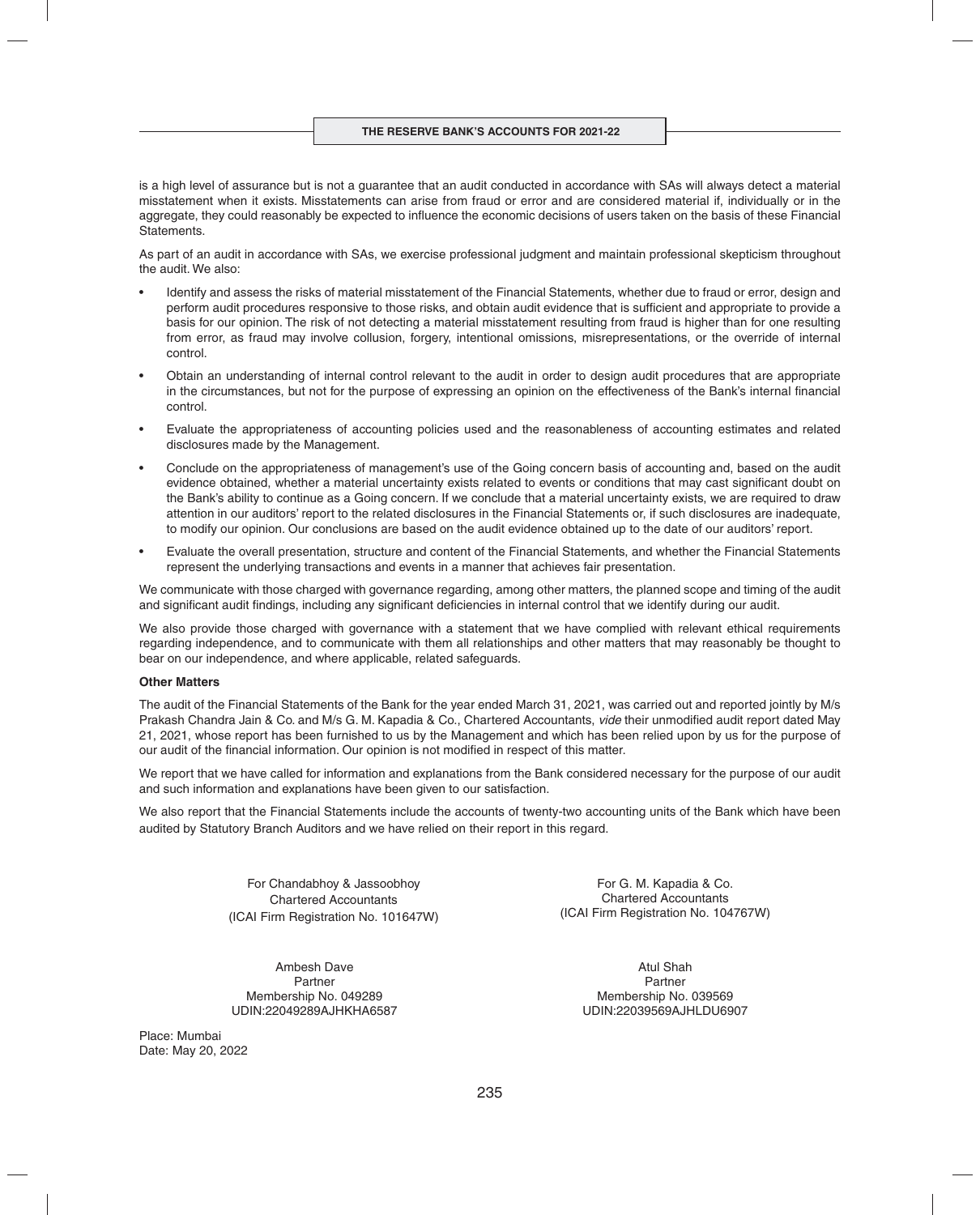# **RESERVE BANK OF INDIA BALANCE SHEET AS ON MARCH 31, 2022**

(Amount in  $\bar{\tau}$  crore)

| <b>Liabilities</b>                          | <b>Schedule</b> | 2020-21      | 2021-22                         | <b>Assets</b>                                                           | <b>Schedule</b> | 2020-21                                | 2021-22                     |
|---------------------------------------------|-----------------|--------------|---------------------------------|-------------------------------------------------------------------------|-----------------|----------------------------------------|-----------------------------|
| Capital                                     |                 | 5.00         |                                 | 5.00 Assets of Banking Department<br>(BD)                               |                 |                                        |                             |
| <b>Reserve Fund</b>                         |                 | 6,500.00     |                                 | 6,500.00 Notes, Rupee Coin, Small Coin                                  | 6               | 12.02                                  | 17.13                       |
| <b>Other Reserves</b>                       | 1               | 234.00       | 236.00                          | Gold - BD                                                               | $\overline{7}$  | 1,43,582.87                            | 1,96,864.38                 |
| Deposits                                    | 2               | 14,91,537.70 |                                 | 17,33,787.56   Investments-Foreign-BD                                   | 8               |                                        | 12,29,940.41   11,41,127.75 |
| <b>Risk Provisions</b>                      |                 |              |                                 | Investments-Domestic-BD                                                 | 9               |                                        | 13,33,173.90   14,88,815.96 |
| <b>Contingency Fund</b>                     |                 | 2,84,542.12  | 3,10,986.94                     | <b>Bills Purchased and Discounted</b>                                   |                 | 0.00                                   | 0.00                        |
| Asset Development Fund                      |                 | 22,874.68    |                                 | 10<br>22,974.68   Loans and Advances                                    |                 | 1,35,118.91                            | 2,08,792.85                 |
| <b>Revaluation Accounts</b>                 | 3               | 9,24,454.99  |                                 | 9,34,544.00   Investment in Subsidiaries<br>11                          |                 | 1,963.60                               | 2,063.60                    |
| <b>Other Liabilities</b>                    | 4               | 1,50,657.97  |                                 | 12<br>75,547.53 Other Assets                                            |                 | 37,014.75                              | 46,900.04                   |
| <b>Liabilities of Issue Department</b>      |                 |              |                                 | <b>Assets of Issue Department (ID)</b><br>(As backing for Notes Issued) |                 |                                        |                             |
| Notes Issued                                | 5               |              | 28, 26, 862. 67 31, 05, 720. 56 | Gold - ID                                                               | $\overline{7}$  | 1,04,140.13                            | 1,25,348.98                 |
|                                             |                 |              |                                 | Rupee Coin                                                              |                 | 743.40                                 | 508.29                      |
|                                             |                 |              |                                 | Investments-Foreign-ID                                                  | 8               |                                        | 27,21,979.14 29,79,863.29   |
|                                             |                 |              |                                 | Investments-Domestic-ID<br>9                                            |                 | 0.00                                   | 0.00                        |
|                                             |                 |              |                                 | Domestic Bills of Exchange and<br>other Commercial Papers               |                 | 0.00                                   | 0.00                        |
|                                             |                 |              |                                 |                                                                         |                 |                                        | 28,26,862.67 31,05,720.56   |
| Total Liabilities 57,07,669.13 61,90,302.27 |                 |              |                                 |                                                                         |                 | Total Assets 57,07,669.13 61,90,302.27 |                             |

R. Kamalakannan Chief General Manager

T. Rabi Sankar Deputy Governor

M. Rajeshwar Rao Deputy Governor

M. D. Patra Deputy Governor

M. K. Jain Deputy Governor Shaktikanta Das Governor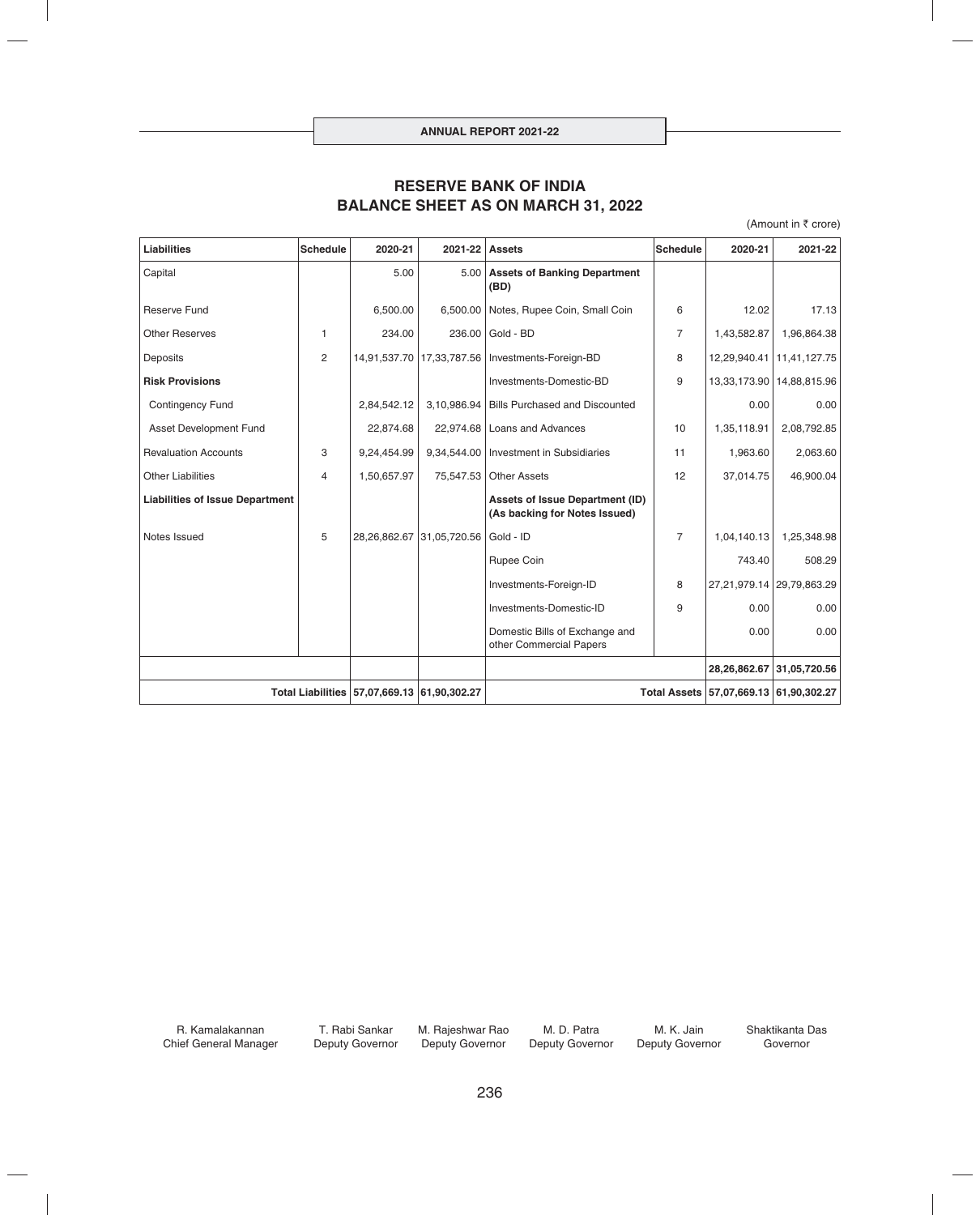## **RESERVE BANK OF INDIA INCOME STATEMENT FOR THE YEAR ENDED MARCH 31, 2022**

(Amount in  $\bar{\tau}$  crore) **INCOME Schedule 2020-21 2021-22** Interest 13 69,057.09 95,088.76 Other Income 14 64,215.66 65,023.37 Total 1,33,272.75 1,60,112.13 **EXPENDITURE** Printing of Notes 4,984.80 Expenditure on Remittance of Currency **Expenditure on Remittance of Currency 62.95** Agency Charges 2,4400.62 2 and 3,280.06 4,400.62 Employee Cost 4,788.03 3,869.43 Interest the contract of the contract of the contract of the contract of the contract of the contract of the contract of the contract of the contract of the contract of the contract of the contract of the contract of the Postage and Telecommunication Charges 105.46 140.09 Printing and Stationery 22.58 Rent, Taxes, Insurance, Lighting, *etc.* 145.56 145.56 Repairs and Maintenance 109.17 109.17 Directors' and Local Board Members' Fees and Expenses 0.36 1.48 Auditors' Fees and Expenses 6.49 and Expenses 6.49 and Expenses 6.49 and Expenses 6.49 and Expenses 6.49 and Expenses 6.49 and Expenses 6.49 and Expenses 6.49 and Expenses 6.49 and Expenses 6.49 and Expenses 6.49 and Expen Law Charges 8.57 14.03 Depreciation 200.09 280.99 Miscellaneous Expenses 2008 1,073.71 Provisions 20,710.12 1,14,667.01 **Total 34,146.75 1,29,800.68 Available Balance 99,126.00 30,311.45** Less: **(a) Contribution to:** i) National Industrial Credit (Long Term Operations) Fund 1.00 1.00 1.00 1.00 1.00 ii) National Housing Credit (Long Term Operations) Fund 1.00 1.00 1.00 1.00 1.00 1.00 **(b) Transferable to NABARD:** i) National Rural Credit (Long Term Operations) Fund<sup>1</sup> 1.00 1.00 1.00 1.00 1.00 1.00 1.00 ii) National Rural Credit (Stabilisation) Fund1 1.00 1.00 (c) Others **Surplus payable to the Central Government 600 and 100 and 100 and 100 and 100 and 100 and 100 and 100 and 100 and 100 and 100 and 100 and 100 and 100 and 100 and 100 and 100 and 100 and 100 and 100 and 100 and 100 and 100** 

1. These funds are maintained by the National Bank for Agriculture and Rural Development (NABARD).

R. Kamalakannan Chief General Manager

T. Rabi Sankar Deputy Governor

M. Rajeshwar Rao Deputy Governor

M. D. Patra Deputy Governor

M. K. Jain Deputy Governor Shaktikanta Das Governor

237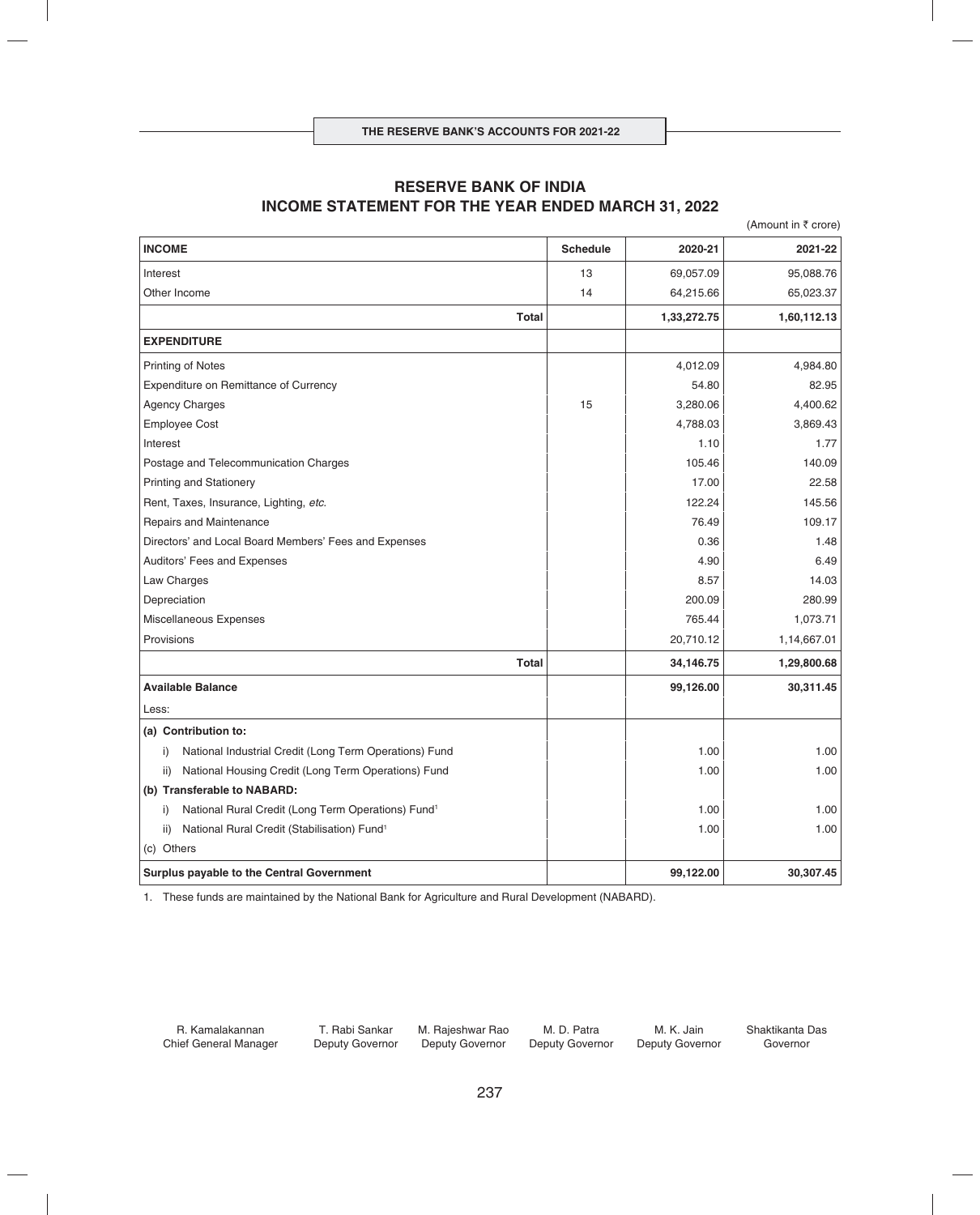# **SCHEDULES FORMING PART OF BALANCE SHEET AND INCOME STATEMENT**

|             |                                                                    |                  |              | (Amount in ₹ crore) |
|-------------|--------------------------------------------------------------------|------------------|--------------|---------------------|
|             |                                                                    |                  | 2020-21      | 2021-22             |
| Schedule 1: | <b>Other Reserves</b>                                              |                  |              |                     |
|             | National Industrial Credit (Long Term Operations) Fund<br>(i)      |                  | 30.00        | 31.00               |
|             | National Housing Credit (Long Term Operations) Fund<br>(ii)        |                  | 204.00       | 205.00              |
|             |                                                                    | Total            | 234.00       | 236.00              |
| Schedule 2: | <b>Deposits</b>                                                    |                  |              |                     |
|             | (a) Government                                                     |                  |              |                     |
|             | <b>Central Government</b><br>(i)                                   |                  | 5,000.15     | 5,000.04            |
|             | <b>State Governments</b><br>(ii)                                   |                  | 42.48        | 42.45               |
|             |                                                                    | Sub total        | 5,042.63     | 5,042.49            |
|             | (b) Banks                                                          |                  |              |                     |
|             | <b>Scheduled Commercial Banks</b><br>(i)                           |                  | 6,51,748.12  | 8,23,632.33         |
|             | Scheduled State Co-operative Banks<br>(ii)                         |                  | 8,893.19     | 7,592.50            |
|             | Other Scheduled Co-operative Banks<br>(iii)                        |                  | 9,848.31     | 10,871.51           |
|             | Non-Scheduled State Co-operative Banks<br>(iv)                     |                  | 4,560.21     | 5,089.60            |
|             | <b>Other Banks</b><br>(v)                                          |                  | 23,817.12    | 29,540.22           |
|             |                                                                    | <b>Sub total</b> | 6,98,866.95  | 8,76,726.16         |
|             | <b>Financial Institutions outside India</b><br>(C)                 |                  |              |                     |
|             | Repo borrowing-Foreign<br>(i)                                      |                  | 9,038.44     | 74,438.88           |
|             | Reverse Repo Margin-Foreign<br>(ii)                                |                  | 120.51       | 1,289.10            |
|             | (d) Others                                                         | <b>Sub total</b> | 9,158.95     | 75,727.98           |
|             | Administrators of RBI Employee PF A/c<br>(i)                       |                  | 4,302.70     | 4,503.16            |
|             | Depositors' Education and Awareness Fund<br>(ii)                   |                  | 39,264.25    | 48,262.85           |
|             | <b>Balances of Foreign Central Banks</b><br>(iii)                  |                  | 1,226.67     | 491.28              |
|             | Balances of Indian Financial Institutions<br>(iv)                  |                  | 1,439.68     | 1,007.61            |
|             | Balances of International Financial Institutions<br>(v)            |                  | 522.50       | 542.64              |
|             | <b>Mutual Funds</b><br>(vi)                                        |                  | 1.35         | 1.34                |
|             | (vii) Others                                                       |                  | 7,31,712.02  | 7,21,482.05         |
|             |                                                                    | Sub total        | 7,78,469.17  | 7,76,290.93         |
|             |                                                                    | Total            | 14,91,537.70 | 17,33,787.56        |
| Schedule 3: | <b>Revaluation accounts</b>                                        |                  |              |                     |
|             | Currency and Gold Revaluation Account (CGRA)<br>(i)                |                  | 8,58,877.53  | 9,13,389.29         |
|             | Investment Revaluation Account-Foreign Securities (IRA-FS)<br>(ii) |                  | 8,853.67     | 0.00                |
|             | Investment Revaluation Account-Rupee Securities (IRA-RS)<br>(iii)  |                  | 56,723.79    | 18,577.81           |
|             | (iv) Foreign Exchange Forward Contracts Valuation Account (FCVA)   |                  | 0.00         | 2,576.90            |
|             |                                                                    | <b>Total</b>     | 9,24,454.99  | 9,34,544.00         |
| Schedule 4: | <b>Other Liabilities</b>                                           |                  |              |                     |
|             | Provision for Forward Contracts Valuation Account (PFCVA)<br>(i)   |                  | 6,127.35     | 0.00                |
|             | Provision for payables<br>(ii)                                     |                  | 3,240.73     | 3,281.08            |
|             | Gratuity and Superannuation Fund<br>(iii)                          |                  | 28,497.67    | 28,872.79           |
|             | (iv) Surplus payable to the Central Government                     |                  | 99,122.00    | 30,307.45           |
|             | <b>Bills Payable</b><br>(v)                                        |                  | 4.36         | 0.14                |
|             | Miscellaneous<br>(vi)                                              |                  | 13,665.86    | 13,086.07           |
|             |                                                                    | <b>Total</b>     | 1,50,657.97  | 75,547.53           |
| Schedule 5: | <b>Notes Issued</b>                                                |                  |              |                     |
|             | Notes held in the Banking Department<br>(i)                        |                  | 11.98        | 17.07               |
|             | Notes in circulation<br>(ii)                                       |                  | 28,26,850.69 | 31,05,703.49        |
|             |                                                                    | Total            | 28,26,862.67 | 31,05,720.56        |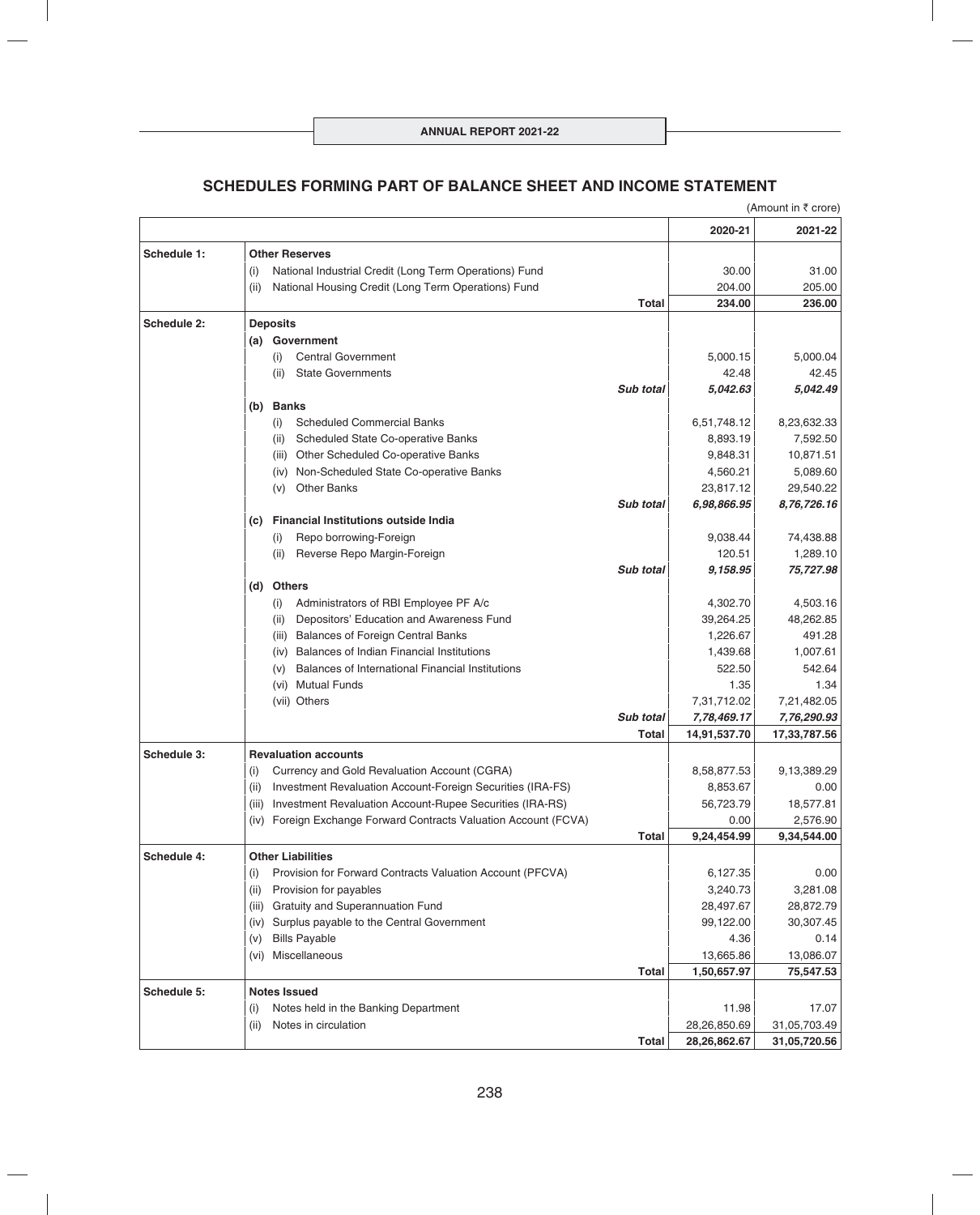|              |                                                                     |                  | 2020-21           | 2021-22           |
|--------------|---------------------------------------------------------------------|------------------|-------------------|-------------------|
| Schedule 6:  | Notes, Rupee Coin, Small Coin                                       |                  |                   |                   |
|              | <b>Notes</b><br>(i)                                                 |                  | 11.98             | 17.07             |
|              | (ii)<br>Rupee Coin                                                  |                  | 0.03              | 0.05              |
|              | Small Coin<br>(iii)                                                 |                  | 0.01              | 0.01              |
|              |                                                                     | Total            | 12.02             | 17.13             |
| Schedule 7:  | Gold                                                                |                  |                   |                   |
|              | <b>Banking Department</b><br>(a)                                    |                  |                   |                   |
|              | Gold<br>(i)                                                         |                  | 1,43,582.87       | 1,92,169.72       |
|              | <b>Gold Deposit</b><br>(ii)                                         |                  | 0.00              | 4,694.66          |
|              |                                                                     | <b>Sub Total</b> | 1,43,582.87       | 1,96,864.38       |
|              | <b>Issue Department</b><br>(b)                                      |                  | 1,04,140.13       | 1,25,348.98       |
|              |                                                                     | <b>Total</b>     | 2,47,723.00       | 3,22,213.36       |
| Schedule 8:  | <b>Investments-Foreign</b>                                          |                  |                   |                   |
|              | Investments-Foreign-BD<br>(i)                                       |                  | 12,29,940.41      | 11,41,127.75      |
|              | Investments-Foreign-ID<br>(ii)                                      |                  | 27,21,979.14      | 29,79,863.29      |
|              |                                                                     | Total            | 39,51,919.55      | 41,20,991.04      |
| Schedule 9:  | <b>Investments-Domestic</b>                                         |                  |                   |                   |
|              | Investments-Domestic-BD<br>(i)                                      |                  | 13,33,173.90      | 14,88,815.96      |
|              | Investments-Domestic-ID<br>(ii)                                     |                  | 0.00              | 0.00              |
|              |                                                                     | <b>Total</b>     | 13,33,173.90      | 14,88,815.96      |
| Schedule 10: | <b>Loans and Advances</b>                                           |                  |                   |                   |
|              | Loans and Advances to:<br>(a)                                       |                  |                   |                   |
|              | <b>Central Government</b><br>(i)                                    |                  | 0.00              | 0.00              |
|              | <b>State Governments</b><br>(ii)                                    |                  | 3,382.79          | 1,666.56          |
|              |                                                                     | <b>Sub total</b> | 3,382.79          | 1,666.56          |
|              | <b>Loans and Advances to:</b><br>(b)                                |                  |                   |                   |
|              | <b>Scheduled Commercial Banks</b><br>(i)                            |                  | 90,252.18         | 94,365.75         |
|              | Scheduled State Co-operative Banks<br>(ii)                          |                  | 0.00              | 0.00              |
|              | Other Scheduled Co-operative Banks<br>(iii)                         |                  | 0.00              | 0.00              |
|              | (iv) Non-Scheduled State Co-operative Banks<br><b>NABARD</b><br>(v) |                  | 0.00<br>25,425.56 | 0.00<br>23,010.10 |
|              | (vi) Others                                                         |                  | 6,905.32          | 14,506.94         |
|              |                                                                     | Sub total        | 1,22,583.06       | 1,31,882.79       |
|              | (c) Loans and Advances to Financial Institutions outside India:     |                  |                   |                   |
|              | Reverse Repo Lending-Foreign<br>(i)                                 |                  | 9,129.72          | 75,190.78         |
|              | Repo Margin-Foreign<br>(ii)                                         |                  | 23.34             | 52.72             |
|              |                                                                     | Sub total        | 9,153.06          | 75,243.50         |
|              |                                                                     | Total            | 1,35,118.91       | 2,08,792.85       |
| Schedule 11: | <b>Investment in Subsidiaries/Associates</b>                        |                  |                   |                   |
|              | Deposit Insurance and Credit Guarantee Corporation (DICGC)<br>(i)   |                  | 50.00             | 50.00             |
|              | Bharatiya Reserve Bank Note Mudran (P) Ltd. (BRBNMPL)<br>(ii)       |                  | 1,800.00          | 1,800.00          |
|              | Reserve Bank Information Technology (P) Ltd. (ReBIT)<br>(iii)       |                  | 50.00             | 50.00             |
|              | National Centre for Financial Education (NCFE)<br>(iv)              |                  | 30.00             | 30.00             |
|              | Indian Financial Technology & Allied Services (IFTAS)<br>(v)        |                  | 33.60             | 33.60             |
|              | Reserve Bank Innovation Hub (RBIH)<br>(vi)                          |                  | 0.00              | 100.00            |
|              |                                                                     | <b>Total</b>     | 1,963.60          | 2,063.60          |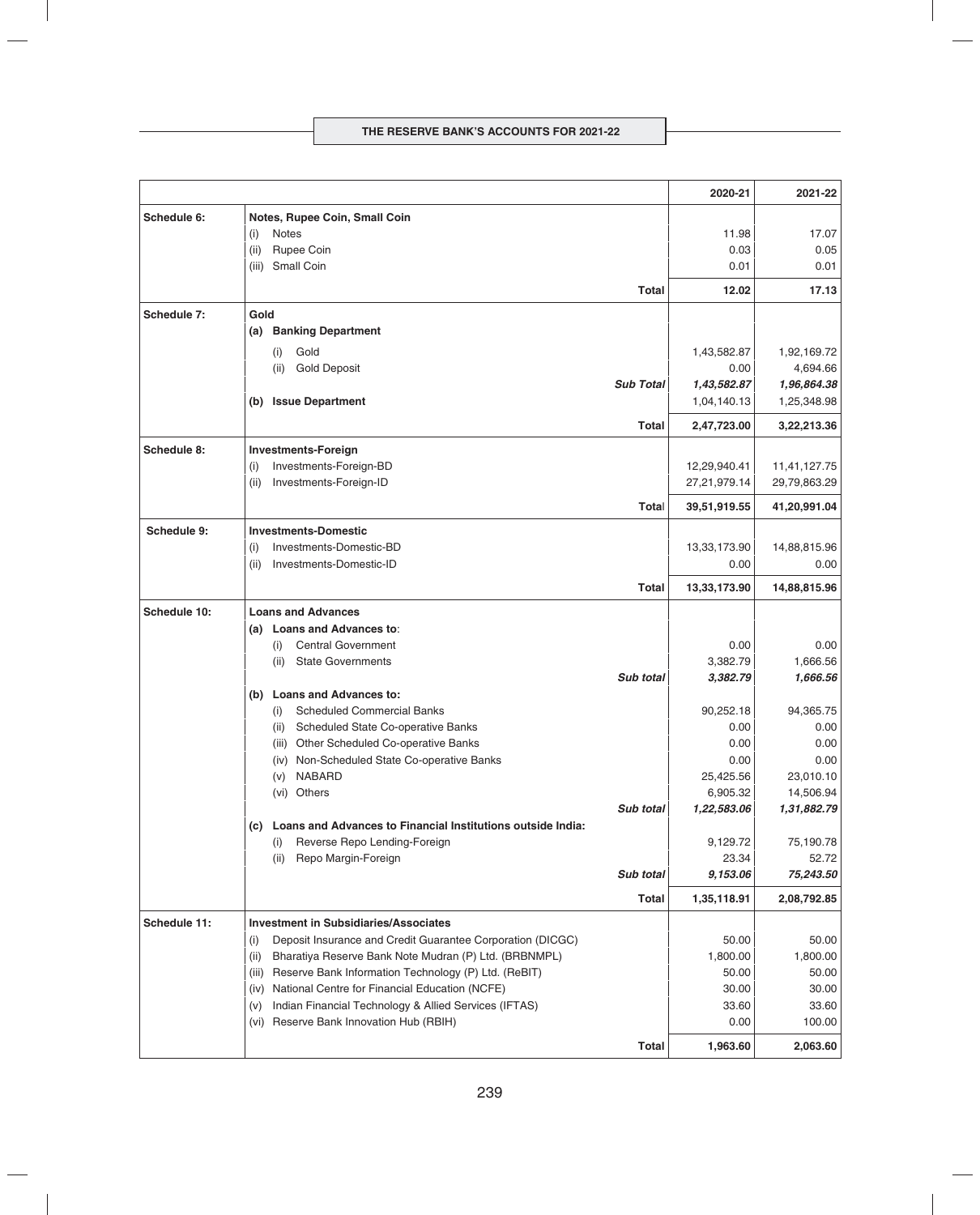|              |                                                                                                                                  | 2020-21      | 2021-22      |
|--------------|----------------------------------------------------------------------------------------------------------------------------------|--------------|--------------|
| Schedule 12: | <b>Other Assets</b>                                                                                                              |              |              |
|              | Fixed Assets (net of accumulated depreciation)<br>(i)                                                                            | 923.46       | 882.46       |
|              | Accrued income $(a + b)$<br>(ii)                                                                                                 | 34,643.53    | 41,769.61    |
|              | a. on loans to employees                                                                                                         | 355.37       | 366.08       |
|              | b. on other items                                                                                                                | 34,288.16    | 41,403.53    |
|              | Swap Amortisation Account (SAA)<br>(iii)                                                                                         | 0.00         | 0.00         |
|              | Revaluation of Forward Contracts Account (RFCA)<br>(iv)                                                                          | 0.00         | 2,576.90     |
|              | Miscellaneous<br>(v)                                                                                                             | 1,447.76     | 1,671.07     |
|              | Total                                                                                                                            | 37,014.75    | 46,900.04    |
| Schedule 13: | <b>Interest</b>                                                                                                                  |              |              |
|              | <b>Domestic Sources</b><br>(a)                                                                                                   |              |              |
|              | Interest on holding of Rupee Securities<br>(i)                                                                                   | 59,824.79    | 96,396.42    |
|              | (ii)<br>Net Interest on LAF Operations                                                                                           | $-17,957.86$ | $-35,501.29$ |
|              | Interest on MSF Operations<br>(iii)                                                                                              | 12.38        | 37.63        |
|              | (iv) Interest on Loans and Advances                                                                                              | 1,709.00     | 1,501.82     |
|              | <b>Sub total</b>                                                                                                                 | 43,588.31    | 62,434.58    |
|              | <b>Foreign Sources</b><br>(b)                                                                                                    |              |              |
|              | Interest Income from Foreign Securities<br>(i)                                                                                   | 23,059.63    | 31,559.33    |
|              | (ii)<br>Net Interest on Repo/Reverse Repo transactions                                                                           | 9.83         | 42.32        |
|              | Interest on Deposits<br>(iii)                                                                                                    | 2,399.32     | 1,052.53     |
|              | <b>Sub total</b>                                                                                                                 | 25,468.78    | 32,654.18    |
|              | Total                                                                                                                            | 69,057.09    | 95,088.76    |
| Schedule 14: | <b>Other Income</b>                                                                                                              |              |              |
|              | (a) Domestic Sources                                                                                                             |              |              |
|              | Exchange<br>(i)                                                                                                                  | 0.00         | 0.00         |
|              | Discount<br>(ii)                                                                                                                 | 964.16       | 403.76       |
|              | Commission<br>(iii)                                                                                                              | 2,073.97     | 3,058.09     |
|              | (iv) Rent Realised                                                                                                               | 5.19         | 11.38        |
|              | Profit/Loss on sale and redemption of Rupee Securities<br>(v)                                                                    | 5.193.94     | 6,028.19     |
|              | Depreciation on Rupee Securities inter portfolio transfer<br>(vi)                                                                | $-8.12$      | $-20.07$     |
|              | (vii) Amortisation of premium/discount on Rupee Securities                                                                       | 846.48       | $-1,717.97$  |
|              | (viii) Profit/Loss on sale of Bank's property                                                                                    | 1.38         | 6.72         |
|              | (ix) Provision no longer required and Miscellaneous Income                                                                       | $-108.38$    | 325.09       |
|              | Sub total                                                                                                                        | 8,968.62     | 8,095.19     |
|              | (b) Foreign Sources                                                                                                              |              |              |
|              | Amortisation of premium/discount on Foreign Securities<br>(i)                                                                    | $-6,715.95$  | $-15,286.09$ |
|              | Profit/Loss on sale and redemption of Foreign Securities<br>(ii)                                                                 | 11,348.84    | 3,002.39     |
|              | Exchange gain/loss from Foreign Exchange transactions<br>(iii)                                                                   | 50,629.18    | 68,990.55    |
|              | Miscellaneous Income<br>(iv)                                                                                                     | $-15.03$     | 221.33       |
|              | Sub total                                                                                                                        | 55,247.04    | 56,928.18    |
|              | Total                                                                                                                            | 64,215.66    | 65,023.37    |
| Schedule 15: | <b>Agency Charges</b>                                                                                                            |              |              |
|              | Agency Commission on Government Transactions<br>(i)                                                                              | 2,611.05     | 3,858.95     |
|              | Underwriting Commission paid to the Primary Dealers<br>(ii)                                                                      | 642.95       | 486.95       |
|              | Sundries (Handling charges and turnover commission paid to banks for Relief/<br>(iii)<br>Savings Bonds subscriptions; SBLA etc.) | 6.30         | 12.29        |
|              | (iv) Fees paid to the External Asset Managers, Custodians, Brokers, etc.                                                         | 19.76        | 42.43        |
|              | <b>Total</b>                                                                                                                     | 3,280.06     | 4,400.62     |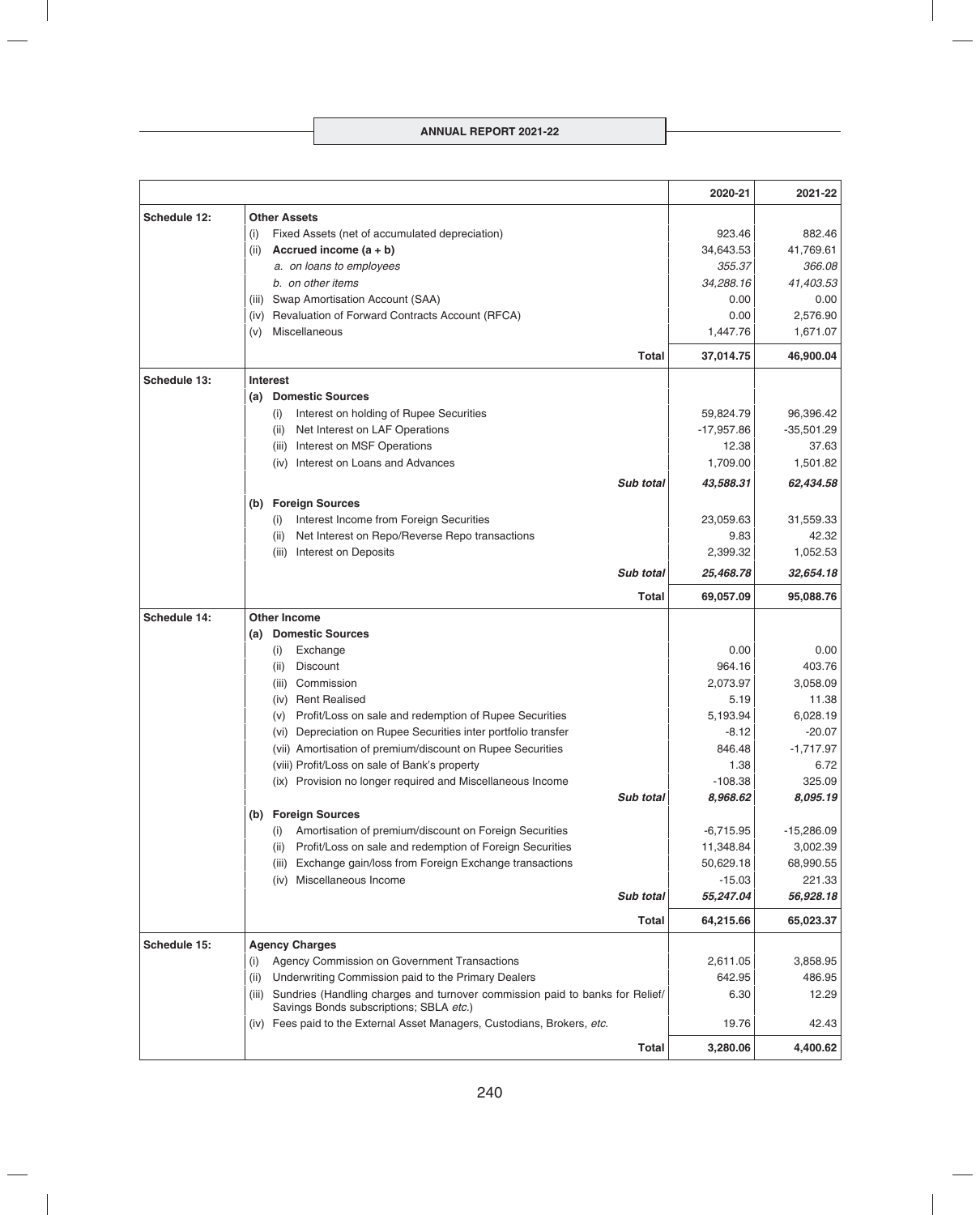# **STATEMENT OF SIGNIFICANT ACCOUNTING POLICIES FOR THE YEAR ENDED MARCH 31, 2022**

## **(a) General**

1.1 Among other things, the Reserve Bank of India was established under the Reserve Bank of India Act, 1934 (the RBI Act, 1934) "to regulate the issue of Bank notes and the keeping of reserves with a view to securing monetary stability in India and generally to operate the currency and credit system of the country to its advantage".

1.2 The main functions of the Reserve Bank are:-

- a) Issue of Bank notes and circulation of coins;
- b) Acts as monetary authority and formulates, implements and monitors the monetary policy, including acting as the Lender of Last Resort;
- c) Regulation and supervision of the financial system;
- d) Regulation and supervision of the payment and settlement systems;
- e) Acts as manager of foreign exchange;
- f) Maintaining and managing the country's foreign exchange reserves;
- g) Acting as the banker to banks and the governments;
- h) Acting as the debt manager of the governments;
- i) Developmental functions to support national objectives.

1.3 The RBI Act, 1934 requires that the issue of Bank notes should be conducted by the Reserve Bank in an Issue Department which shall be separated and kept wholly distinct from the Banking Department, and the assets of the Issue Department shall not be subject to any liability other than the liabilities of the Issue Department. The RBI Act, 1934 requires that the assets of the Issue Department shall consist of gold coins, gold bullion, foreign securities, rupee coins and rupee securities to such aggregate amount as is not less than the total of the liabilities of the Issue Department. The RBI Act, 1934 requires that the liabilities of the Issue Department shall be an amount equal to the total of the amount of the currency notes of the Government of India and Bank notes for the time being in circulation.

# **(b) Significant Accounting Policies**

## **2.1 Convention**

The financial statements are prepared in accordance with the RBI Act, 1934 and the notifications issued thereunder and, in the form, prescribed by the Reserve Bank of India General Regulations, 1949. These are based on historical cost except where it is modified to reflect revaluation and/or amortisation. The accounting policies followed in preparing the financial statements are consistent with those followed in the previous year unless otherwise stated.

#### **2.2 Revenue Recognition**

- a) Income and expenditure are recognised on accrual basis except penal interest charged from banks which is accounted for only when there is certainty of realisation. Dividend income on shares is recognised on accrual basis when the right to receive the same is established.
- b) Balances unclaimed and outstanding for more than three clear consecutive accounting years in certain transit accounts including Drafts Payable Account, Payment Orders Account, Sundry Deposit Account-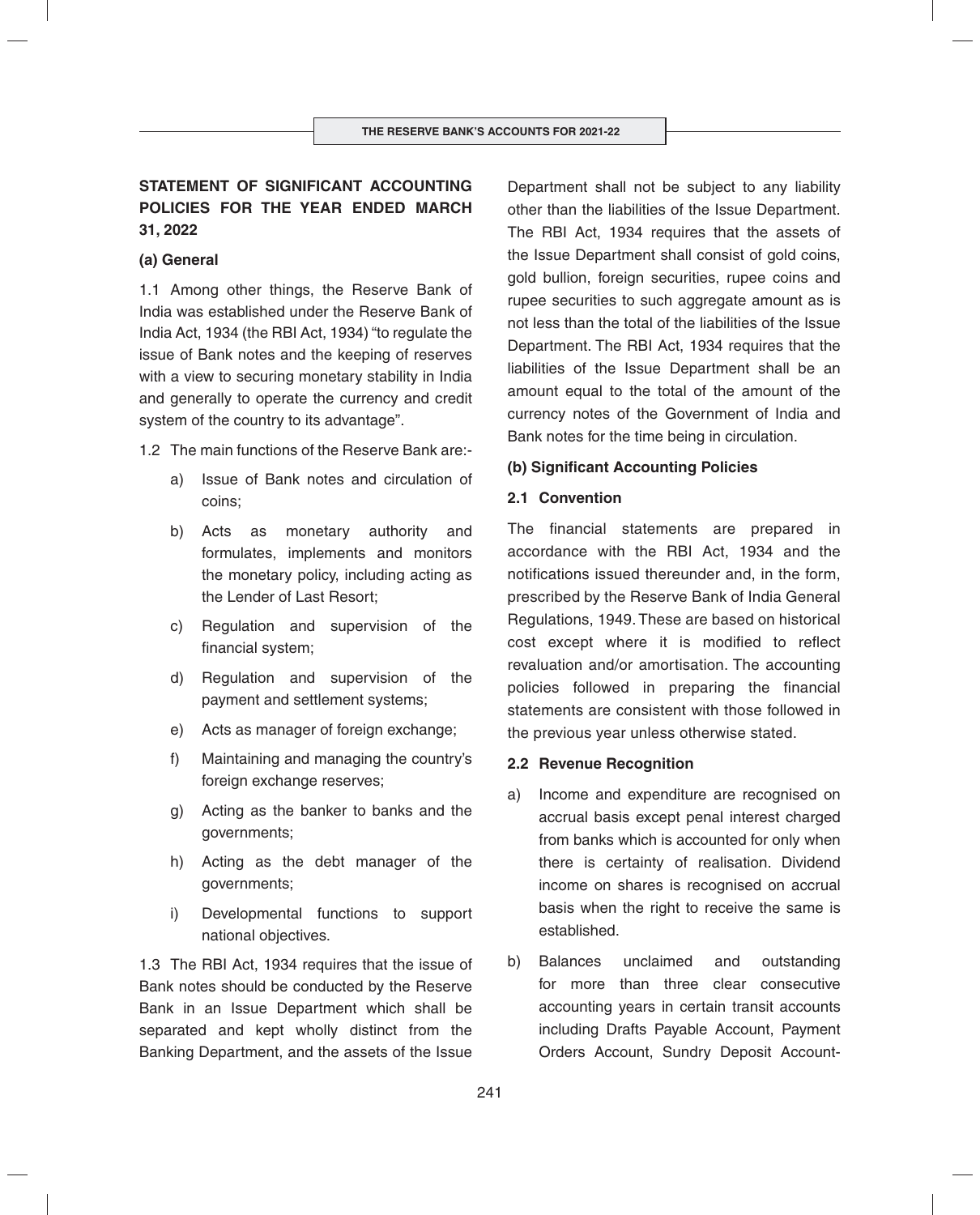Miscellaneous-BD, Remittance Clearance Account, Earnest Money Deposit Account and Security Deposit Account are reviewed and written back to income. Claims, if any, are considered and charged against income in the year of payment.

- c) Income and expenditure in foreign currency are recorded at the exchange rates prevailing on the last business day of the week ending Friday/month/year, as applicable.
- d) Exchange gains/losses on sale of foreign currencies and gold are accounted for using the weighted average cost method for arriving at the cost.

# **2.3 Gold & Foreign Currency Assets and Liabilities**

Transactions in gold and foreign currency assets and liabilities are accounted for on settlement date basis.

# **a) Gold**

Gold (including gold deposit) is revalued on the last business day of each week ending Friday and the last business day of each month at ninety (90) per cent of the London Bullion Market Association (LBMA) gold price in US dollar and Rupee-US dollar market exchange rate on valuation days. Unrealised valuation gains/losses are accounted for in the Currency and Gold Revaluation Account (CGRA).

# **b) Foreign Currency Assets and Liabilities**

All foreign currency assets and liabilities (excluding foreign currency received under swaps that are in the nature of repos and contracts where the rates are fixed contractually) are translated at market exchange rates on the last business day of each week ending Friday and the last business

day of each month. Unrealised gains and losses arising from such translation of foreign currency assets and liabilities are accounted for in the CGRA.

Foreign securities, other than Treasury Bills (T-Bills), Commercial Papers and certain 'Held to Maturity' securities [such as investments in notes issued by the International Monetary Fund and bonds issued by India Infrastructure Finance Company (IIFC), UK which are valued at costl are marked-to-market on the last business day of each week ending Friday and the last business day of each month. Unrealised gains/losses on revaluation are recorded in the 'Investment Revaluation Account-Foreign Securities' (IRA-FS). Credit balance in IRA-FS is carried forward to the subsequent year. Debit balance, if any, at the end of the year in IRA-FS is charged to the Contingency Fund (CF) and the same is reversed on the first working day of the following accounting year.

Foreign T-Bills and Commercial Papers are carried at cost as adjusted by daily amortisation of discount/premium. Premium or discount on foreign securities is amortised daily. Profit/loss on sale of foreign securities is recognised with respect to the amortised book value. On sale/redemption of foreign dated securities, valuation gain/loss in relation to the securities sold/redeemed, lying in IRA-FS, is transferred to income account.

# **c) Forward/Swap Contracts**

Forward contracts entered into by the Reserve Bank are revalued on a half yearly basis. While mark-to-market net gain is credited to the 'Foreign Exchange Forward Contracts Valuation Account' (FCVA) with contra debit to 'Revaluation of Forward Contracts Account' (RFCA), mark-to-market net loss is debited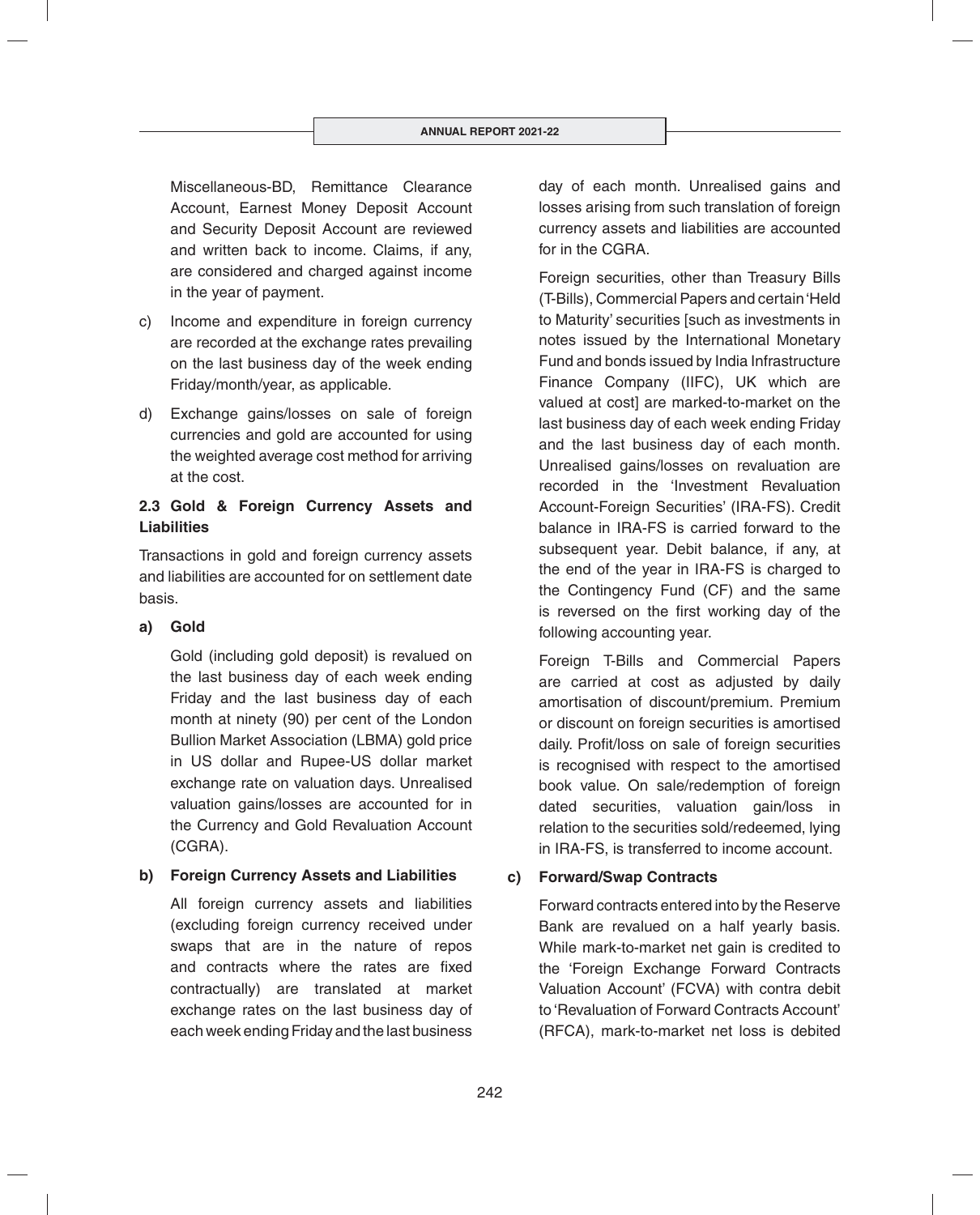to FCVA with contra credit to the 'Provision for Forward Contracts Valuation Account' (PFCVA). On maturity of the contract, the actual gain or loss is recognised in the income account and the unrealised gains/losses previously recorded in the FCVA, RFCA and PFCVA are reversed. At the time of half yearly revaluation, the balance in FCVA and RFCA or PFCVA as on that day is reversed and fresh revaluation is done for all outstanding forward contracts.

Debit balance in FCVA, if any, on the balance sheet date, is charged to the CF and reversed on the first working day of the following year. The balance in the RFCA and PFCVA represents the net unrealised gains and losses, respectively, on valuation of forward contracts.

In case of swaps at off-market rates that are in the nature of repo, the difference between the future contract rate and the rate at which the contract is entered into is amortised over the period of the contract and recorded in the income account with contra in 'Swap Amortisation Account' (SAA). The amounts recorded in the SAA are reversed on maturity of the underlying contracts. Further, the amounts received under these swaps are not subject to periodic revaluation.

While FCVA forms part of 'Revaluation Accounts', PFCVA forms part of 'Other Liabilities' and RFCA and SAA forms part of 'Other Assets'.

## **d) Repurchase Transactions**

The Reserve Bank participates in foreign Repurchase transactions (Repo and Reverse Repo) as part of Reserve Management operations. Repo transactions are treated

as borrowing of foreign currencies and are shown under 'Deposits', whereas Reverse Repo transactions are treated as lending of foreign currencies and are shown under 'Loans and Advances'.

# **e) Transactions in Derivatives**

Transactions in derivatives like Interest Rate Futures, Currency Futures, Interest Rate Swaps and Overnight Indexed Swaps undertaken as part of Reserve Management operations are marked-to-market periodically and the resultant gain/loss is booked in income account.

# f) **Security Lending Transactions**

The Reserve Bank participates in Security Lending transactions as part of Reserve Management operations. The securities lent remain a part of the Reserve Bank's Investments and continue to be amortised, accrue interest and are marked-to-market.

# **2.4 Transactions in Exchange Traded Currency Derivatives (ETCD)**

The ETCD transactions undertaken by the Reserve Bank as part of its intervention operations are marked-to-market on daily basis and the resultant gain/loss is booked in income account.

## **2.5 Domestic Investments**

a) Rupee securities and oil bonds, except T-Bills and those mentioned in (d), are marked-tomarket as on the last business day of each week ending Friday and the last business day of each month. The unrealised gains/ losses on revaluation are accounted for in 'Investment Revaluation Account-Rupee Securities' (IRA-RS). Credit balance in IRA-RS is carried forward to the following accounting year. Debit balance, if any, at the end of the year in IRA-RS is charged to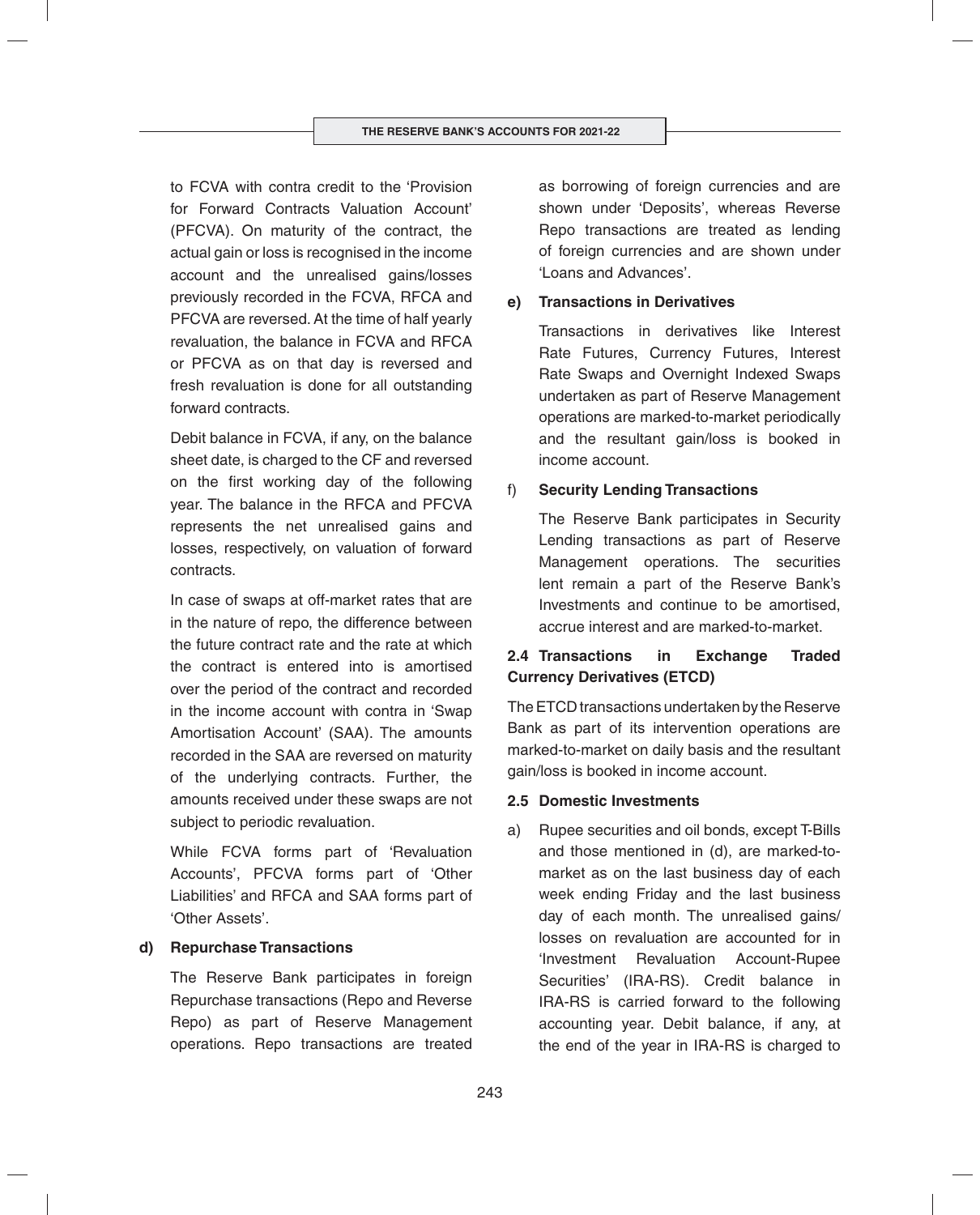the CF and the same is reversed on the first working day of the following accounting year. On sale/redemption of rupee securities/oil bonds, valuation gain/loss in respect of rupee securities and oil bonds sold/redeemed, lying in IRA-RS, is transferred to income account. Rupee securities and oil bonds are also subjected to daily amortisation.

- b) T-Bills are valued at cost.
- c) Investments in shares of subsidiaries are valued at cost.
- d) Oil bonds and rupee securities earmarked for various staff funds [like Gratuity and Superannuation, Provident Fund, Leave Encashment, Medical Assistance Fund (MAF)], Depositors' Education and Awareness (DEA) Fund and Payments Infrastructure Development Fund (PIDF) are treated as 'Held to Maturity' and are held at amortised cost.
- e) Transactions in domestic investment are accounted for on settlement date basis.

# **2.6 Liquidity Adjustment Facility (LAF) Repo/ Reverse Repo and Marginal Standing Facility (MSF)**

Repo transactions under LAF and MSF are treated as lending and are accordingly being shown under 'Loans and Advances' whereas Reverse Repo transactions under LAF are being treated as deposits and shown under 'Deposits-Others'.

## **2.7 Fixed Assets**

- a) Fixed Assets are stated at cost less depreciation except art and paintings and freehold land which are held at cost.
- b) Fixed Assets, costing up to  $\bar{z}$ 1 lakh (except easily portable electronic assets like laptop/

e-book reader) are charged to income in the year of acquisition. Easily portable electronic assets, such as laptops, *etc*. costing more than  $\bar{\tau}$ 10,000 are capitalised and depreciation is calculated on monthly *pro-rata* basis at the applicable rate.

- c) Individual items of computer software costing ₹1 lakh and above are capitalised and depreciation is calculated on monthly *prorata* basis at applicable rates.
- d) Depreciation on fixed assets, other than land and buildings, acquired and capitalised during the year (from April 1 to March 31) would be reckoned on a monthly *pro-rata* basis from the month of capitalisation and effected on a half yearly basis at prescribed rates depending upon the useful life of the assets applied.
- e) Depreciation on the following fixed assets is provided on a straight-line basis depending on the useful life of an asset in the following manner:

| <b>Asset Category</b>                                                                               | Useful life<br>(Rate of<br>Depreciation) |
|-----------------------------------------------------------------------------------------------------|------------------------------------------|
|                                                                                                     | 2                                        |
| installations, UPS, Motor<br>Electrical<br>Vehicles, Furniture, Fixture, CVPS/SBS<br>Machines, etc. | 5 years<br>(20 <sub>per</sub> cent)      |
| Computers, Servers, Micro-processors,<br>Printers, Software, Laptops, e-book<br>reader/i-Pad, etc.  | 3 years<br>$(33.33$ per cent)            |

f) Depreciation is provided on half yearend balances of fixed assets on monthly *pro-rata* basis. In case of additions/deletions of assets other than land and building, depreciation is calculated on monthly *pro-rata* basis including the month of addition/deletion of such assets.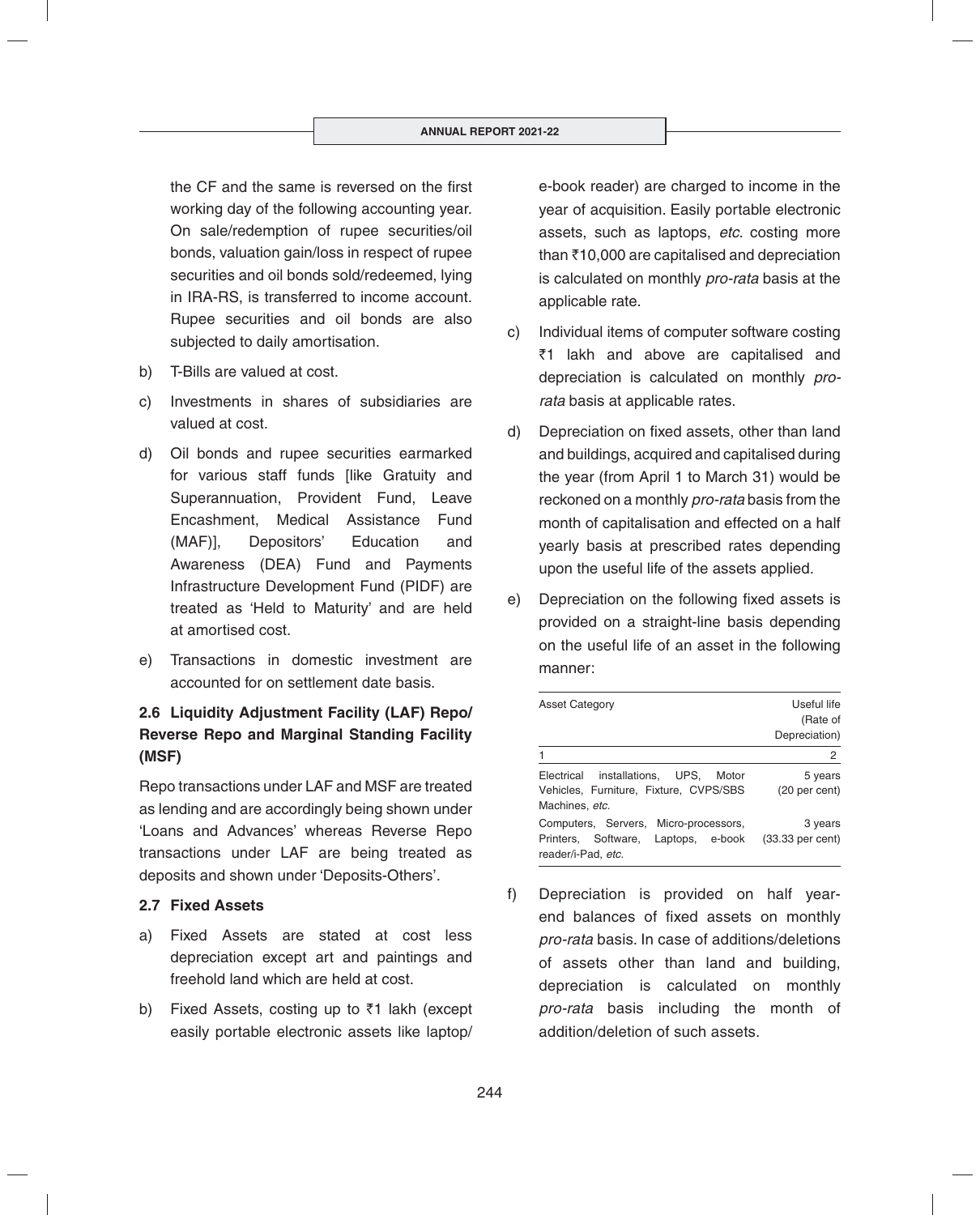- g) Depreciation on subsequent expenditure:
	- i. Subsequent expenditure incurred on an existing fixed asset which has not been fully depreciated in the books of accounts, is depreciated over the remaining useful life of the principal asset.
	- ii. Subsequent expenditure incurred on modernisation/addition/overhauling of an existing fixed asset, which has already been fully depreciated in the books of accounts, is first capitalised and thereafter depreciated fully in the year in which the expenditure is incurred.
- h) Land and building: The accounting treatment in respect of land and building is as follows:

## *Land*

- i. Land acquired on leasehold basis for a period of more than 99 years is treated as if it is on a perpetual lease basis. Such leases are considered as freehold properties and accordingly, not subjected to amortisation.
- ii. Land acquired on lease up to 99 years is amortised over the period of the lease.
- iii. Land acquired on a freehold basis is not subject to any amortisation.

## *Buildings*

i. The life of all buildings is assumed as thirty years and depreciation is charged on a 'straight-line' basis over a period of thirty years. In respect of buildings constructed on lease hold land (where the lease period is less than thirty years) depreciation is charged on a 'straightline' basis over the lease period of the land.

- ii. Impairment of buildings: For assessment of impairment, buildings are classified into two categories, as under:
	- *a) Buildings which are in use but have been identified for demolition in future or will be discarded in future*: The value in use of such buildings is the aggregate of depreciation for the future period up to the date it is expected to be discarded/ demolished. The difference between the book value and aggregate of depreciation so arrived at is charged as depreciation.
	- *b) Buildings which have been discarded/vacated*: These buildings are shown at realisable value (net selling price, if the asset is likely to be sold in future) or scrap value less demolition cost (if it is to be demolished). If the resultant amount is negative, then the carrying value of such buildings is shown at  $\bar{z}1$ . The difference between the book value and realisable value (net selling price)/scrap value less demolition cost is charged as depreciation.

## **2.8 Employee Benefits**

- a) The Reserve Bank contributes monthly at a determined rate to Provident Fund for the eligible employees and these contributions are charged to income in the year to which it relates.
- b) Other liability on account of long-term employee benefits is provided based on an actuarial valuation under the 'Projected Unit Credit' method.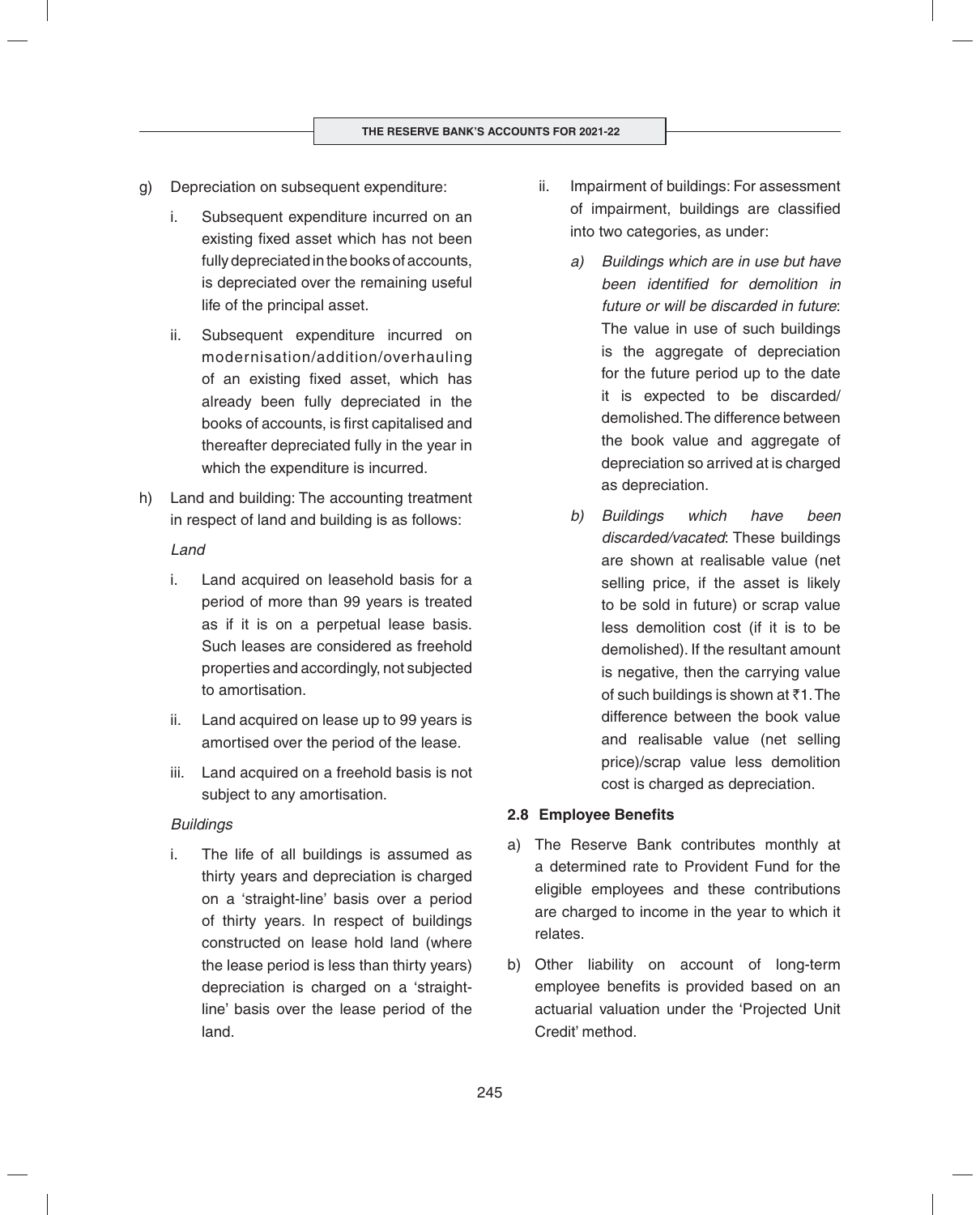# **NOTES TO ACCOUNTS**

# **XII.7 LIABILITIES OF THE RESERVE BANK**

# **XII.7.1 Capital**

The Reserve Bank was constituted as a private shareholders' bank in 1935 with an initial paidup capital of ₹5 crore. The Reserve Bank was nationalised with effect from January 1, 1949 and its entire ownership remains vested with the Government of India. The paid-up capital continues to be  $\overline{z}5$  crore in terms of Section 4 of the RBI Act, 1934.

# **XII.7.2 Reserve Fund**

The original Reserve Fund of  $\bar{z}5$  crore was created in terms of Section 46 of the RBI Act, 1934 as contribution from the Central Government for the currency liability of the then sovereign government taken over by the Reserve Bank. Thereafter, an amount of  $\bar{z}6,495$  crore was credited to this fund from out of gains on periodic revaluation of gold up to October 1990, taking it to  $\bar{\tau}$ 6,500 crore. The fund has been static since then as the unrealised gain/loss on account of valuation of gold and foreign currency is since being booked in the Currency and Gold Revaluation Account (CGRA) which appears under the head 'Revaluation Accounts'.

## **XII.7.3 Other Reserves**

This includes National Industrial Credit (Long Term Operations) Fund and National Housing Credit (Long Term Operations) Fund.

*a) National Industrial Credit (Long Term Operations) Fund*

 This fund was created in July 1964, in terms of Section 46C of the RBI Act, 1934 with an initial corpus of  $\bar{\tau}$ 10 crore. The fund witnessed annual contributions from the Reserve Bank for financial assistance to eligible financial institutions. Since 1992-93, a token amount of  $\bar{z}$ 1 crore is being contributed each year to the Fund. The balance in the fund stood at ₹31 crore as on March 31, 2022.

*b) National Housing Credit (Long Term Operations) Fund*

 This fund was set up in January 1989 in terms of Section 46D of the RBI Act, 1934 for extending financial accommodation to the National Housing Bank (NHB). The initial corpus of  $\overline{50}$  crore has been enhanced by annual contributions from the Reserve Bank thereafter. From the year 1992-93, only a token amount of  $\bar{\tau}$ 1 crore is being contributed each year. The balance in the fund stood at ₹205 crore as on March 31, 2022.

# *Note: Contribution to other Funds*

 There are two other Funds constituted in terms of Section 46A of the RBI Act, 1934, *viz*., National Rural Credit (Long Term Operations) Fund and National Rural Credit (Stabilisation) Fund which are maintained by the National Bank for Agriculture and Rural Development (NABARD) for which a token amount of  $\bar{z}$ 1 crore each is set aside and transferred to NABARD every year.

# **XII.7.4 Deposits**

These represent the balances maintained with the Reserve Bank, by banks, the Central and State Governments, All India Financial Institutions, such as, Export Import Bank (EXIM Bank), NABARD, *etc*., Foreign Central Banks, International Financial Institutions, balances in Administrator of RBI Employees' Provident Fund, DEA Fund, amount outstanding against Reverse Repo, MAF, PIDF,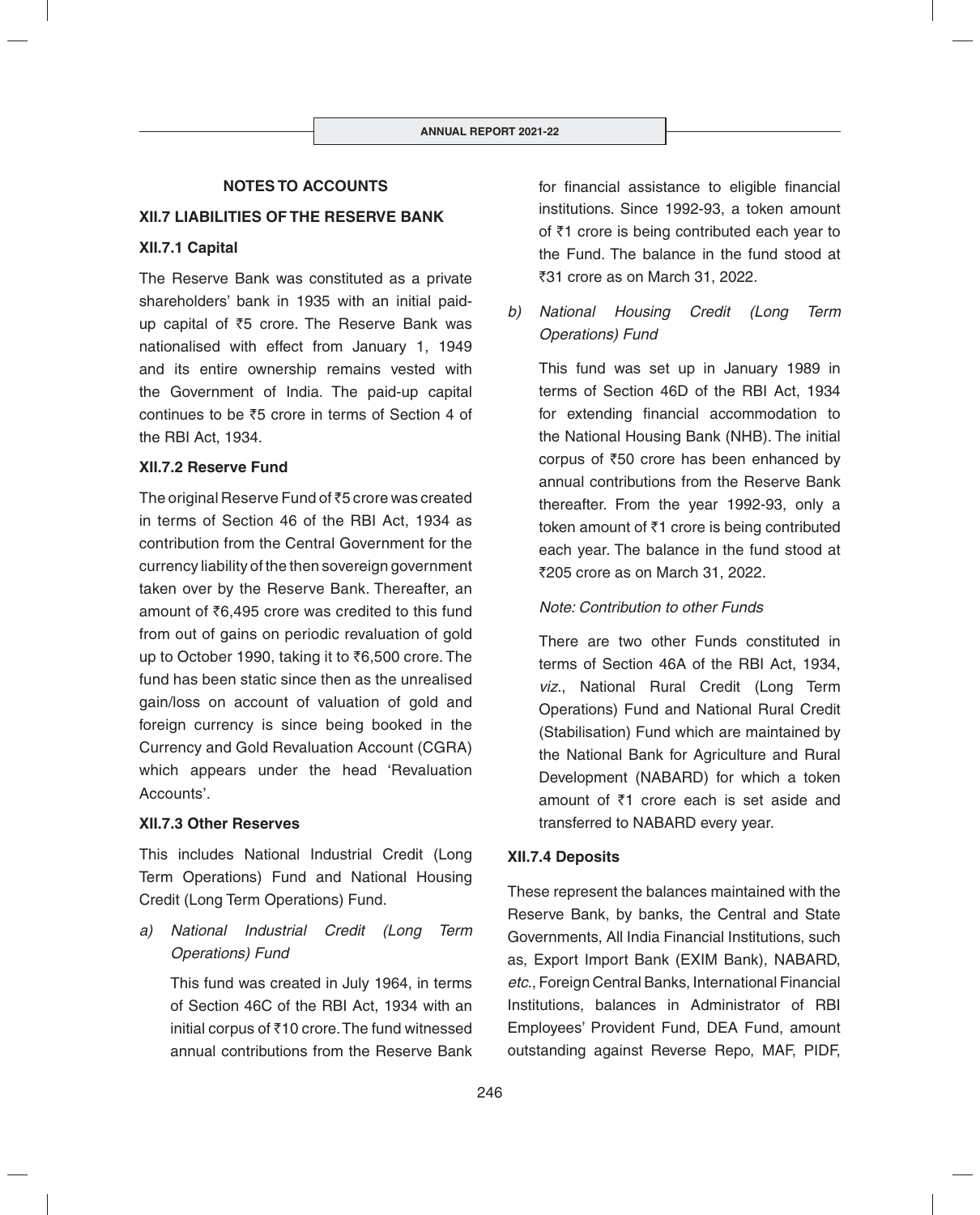*etc*. Total deposits increased by 16.24 per cent from `14,91,537.70 crore as on March 31, 2021 to `17,33,787.56 crore as on March 31, 2022.

*a) Deposits – Government*

 The Reserve Bank acts as the banker to the Central Government in terms of Sections 20 and 21 and as banker to the State Governments by mutual agreement in terms of Section 21A of the RBI Act, 1934. Accordingly, the Central and State Governments maintain deposits with the Reserve Bank. The balances held by the Central and State Governments were ₹5,000.04 crore and ₹42.45 crore, respectively, as on March 31, 2022 as compared to ₹5,000.15 crore and ₹42.48 crore, respectively, as on March 31, 2021.

*b) Deposits – Banks*

 Banks maintain balance in their current accounts with the Reserve Bank to provide for the Cash Reserve Ratio (CRR) requirements and for working funds to meet payment and settlement obligations. The deposits held by banks increased by 25.45 per cent from ₹6,98,866.95 crore as on March 31, 2021 to ₹8,76,726,16 crore as on March 31, 2022. The increase in this head is on account of restoration of CRR in a phased manner, with banks required to maintain CRR at 4 percent of Net Demand and Time Liabilities (NDTL) at March end 2022, as compared to CRR requirement of 3.5 percent of NDTL as on March 31, 2021 as also increase in excess CRR holdings by banks.

## *c) Deposits – Financial Institutions outside India*

 The balance under the head increased from `9,158.95 crore as on March 31, 2021 to

`75,727.98 crore as on March 31, 2022, due to increase in volume of repo transactions during the year.

*d) Deposits – Others* 

 'Deposits – Others' consists of balances of Administrator of RBI Employees Provident Fund, balance in DEA Fund, balances of Foreign Central Banks, Indian and International Financial Institutions, MAF, PIDF, amount outstanding under Reverse Repo, *etc*. The amount under 'Deposits-Others' decreased marginally by 0.28 per cent from  $\overline{77,78,469.17}$  crore as on March 31, 2021 to ₹7,76,290.93 crore as on March 31, 2022.

## **XII.7.5 Risk Provisions**

There are two risk provisions of the Reserve Bank, *viz.,* Contingency Fund (CF) and Asset Development Fund (ADF). The provision made towards these funds are made in terms of Section 47 of the RBI Act, 1934. The details are as under:

*a) Contingency Fund (CF)*

This is a specific provision meant for meeting unexpected and unforeseen contingencies, including depreciation in the value of securities, risks arising out of monetary/ exchange rate policy operations, systemic risks and any risk arising on account of the special responsibilities enjoined upon the Reserve Bank. As on March 31, 2022, an amount of  $\overline{3}94,249.54$  crore was charged to CF on account of debit balance of Investment Revaluation Account-Foreign Securities (IRA-FS). The charge to CF is reversed on the first working day of the following year. Further, an amount of  $\bar{c}$ 1,14,567.01 crore was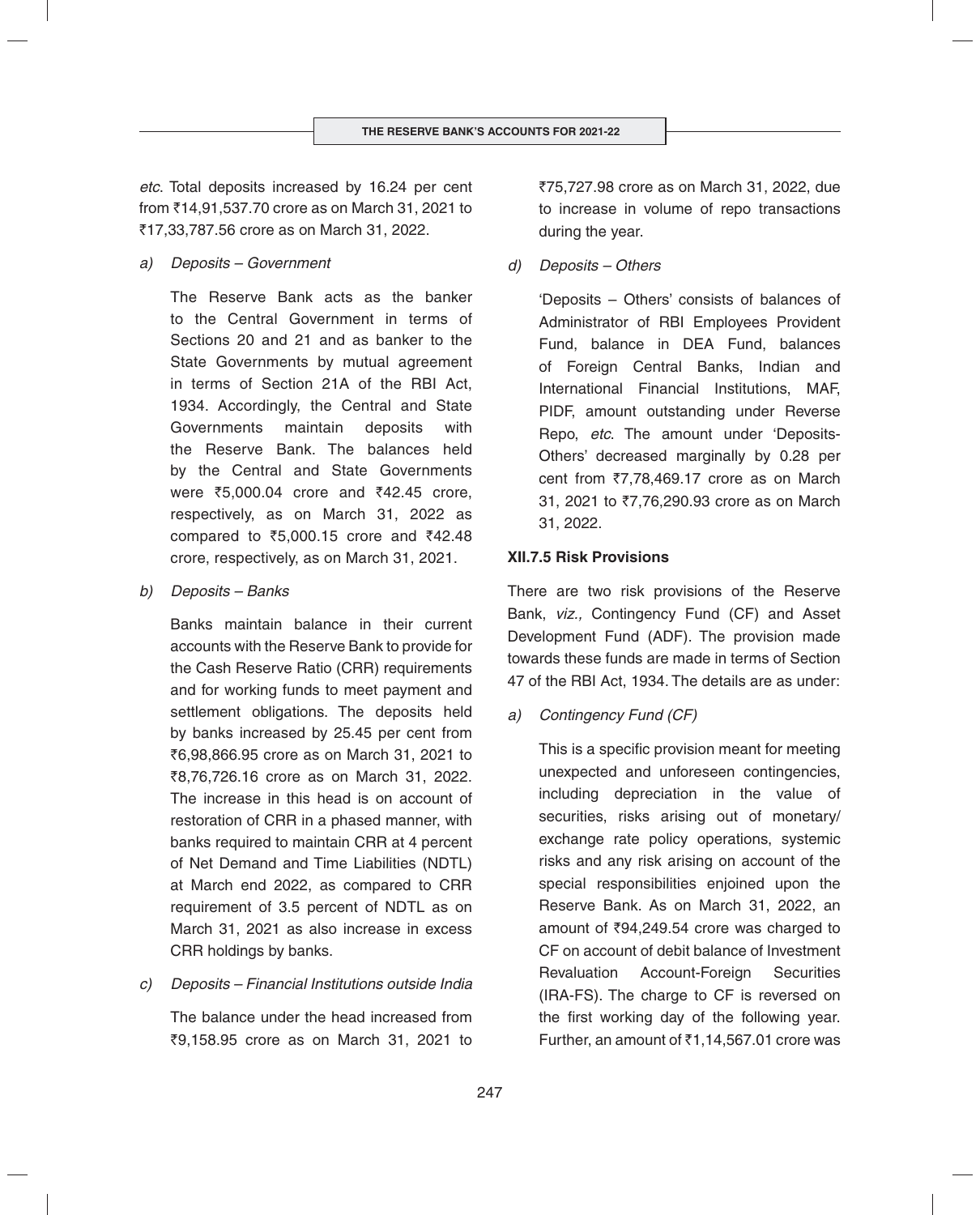also provided for towards CF. Accordingly, the balance in CF as on March 31, 2022 was  $\overline{33,10,986.94}$  crore as compared to `2,84,542.12 crore as on March 31, 2021.

b) *Asset Development Fund (ADF)* 

The Asset Development Fund was created in 1997-98 and the balance therein represents provision specifically made till date towards investments in subsidiaries and associate institutions and meet internal capital expenditure. An amount of  $\bar{\tau}$ 100 crore was provided towards ADF on account of new investment in Reserve Bank Innovation Hub (RBIH). Based on the above, the balance in ADF as on March 31, 2022 was ₹22,974.68 crore as compared to  $\overline{22,874.68}$  crore as on March 31, 2021.

**Table XII.2: Balances in Risk provisions**

|                |                           |                          |             | (₹ crore)                                            |
|----------------|---------------------------|--------------------------|-------------|------------------------------------------------------|
| As on          | Balance in<br>CF          | Balance in<br><b>ADF</b> | Total       | CF and<br>ADF as<br>Percentage<br>to Total<br>Assets |
|                | 2                         | 3                        | $4=(2+3)$   | 5                                                    |
| June 30, 2018  | 2,32,107.76               | 22.811.08                | 2,54,918.84 | 7.05                                                 |
| June 30, 2019  | 1.96.344.35 <sup>®</sup>  | 22.874.68 <sup>@@</sup>  | 2,19,219.03 | 5.34                                                 |
| June 30, 2020  | 2,64,033.94 <sup>\$</sup> | 22.874.68                | 2,86,908.62 | 5.38                                                 |
| March 31, 2021 | 2,84,542.12*              | 22.874.68                | 3,07,416.80 | 5.39                                                 |
| March 31, 2022 | 3,10,986.94 $^{\circ}$    | 22,974.68^^              | 3.33.961.62 | 5.39                                                 |

- @: The decline in the CF is due to writing back of excess provision of ₹52,637 crore as on June 30, 2019.
- @ @: Increase in ADF is due to provision of ₹30 crore and ₹33.60 crore on account of investment in NCFE and IFTAS, respectively.
- \$: Increase in CF is the net impact of provision of ₹73,615 crore and charging of the debit balance in the FCVA amounting to ₹5,925.41 crore as on June 30, 2020.
- Increase in CF is the net impact of provision of  $\bar{\tau}$ 20,710.12 crore and charging of the debit balance in the FCVA amounting to  $\overline{6}$ , 127.35 crore as on March 31, 2021.
- $\textdegree$ : Increase in CF is the net impact of provision of  $\bar{\tau}$ 1,14,567.01 crore and charging of the debit balance in the IRA-FS amounting to ₹94,249.54 crore as on March 31, 2022.
- $\wedge$ : Increase in ADF is due to provision of ₹100 crore on account of investment in RBIH.

# **XII.7.6 Revaluation Accounts**

The unrealised marked-to-market gains/losses are recorded in revaluation heads, *viz*., Currency and Gold Revaluation Account (CGRA), Investment Revaluation Accounts (IRA) and Foreign Exchange Forward Contracts Valuation Account (FCVA). The details are as under:

*a) Currency and Gold Revaluation Account (CGRA*)

 The major sources of market risk faced by the Reserve Bank are currency risk, interest rate risk and movement in gold prices. Unrealised gains/losses on valuation of Foreign Currency Assets (FCA) and Gold are not taken to the income account but instead accounted for in the CGRA. Net balance in CGRA, therefore, varies with the size of the asset base, its valuation and movement in the exchange rate and the price of gold. CGRA provides a buffer against exchange rate/gold price fluctuations. It can come under pressure if there is an appreciation of the rupee *vis-à-vis* major currencies or a fall in the price of gold. When CGRA is not sufficient to fully meet exchange losses, it is replenished from the CF. During 2021- 22, the balance in CGRA increased from ₹8,58,877.53 crore as on March 31, 2021 to ₹9,13,389.29 crore as on March 31, 2022 mainly due to depreciation of rupee and rise in the international price of gold.

*b) Investment Revaluation Account-Foreign Securities (IRA-FS)*

 The foreign dated securities are marked-tomarket on the last business day of each week ending Friday and the last business day of each month and the unrealised gains/losses arising therefrom are transferred to the IRA-FS. The balance in IRA-FS decreased from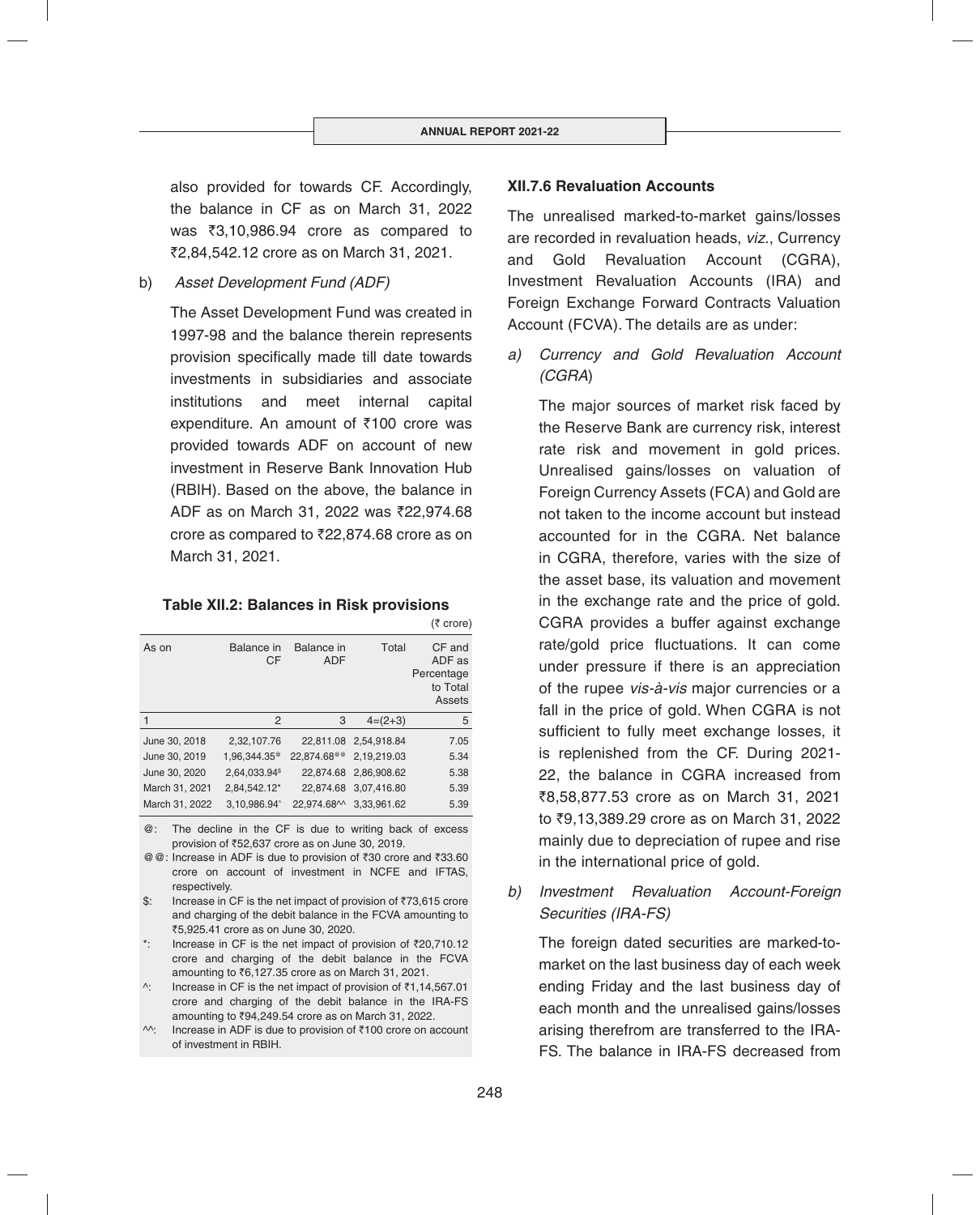₹8,853.67 crore as on March 31, 2021 to  $\zeta(-)94.249.54$  crore as on March 31, 2022 because of increase in yields across the maturities for all major markets. As per the extant policy, the debit balance of  $\bar{\nu}94,249.54$ crore in IRA-FS was adjusted against the CF on March 31, 2022 which was reversed on the first working day of the following year. Accordingly, the balance in IRA-FS as on March 31, 2022 was Nil.

*c) Investment Revaluation Account–Rupee Securities (IRA-RS)*

 Rupee securities and oil bonds (with exception as mentioned under significant accounting policy) held as assets of the Banking Department are marked-to-market as on the last business day of each week ending Friday and the last business day of each month and the unrealised gains/ losses arising therefrom are booked in IRA-RS. The balance in IRA-RS decreased from `56,723.79 crore as on March 31, 2021 to `18,577.81 crore as on March 31, 2022 due to net impact of: (a) hardening of yields across the yield curve leading to mark-tomarket losses; and (b) booking of unrealised gain into realised gain on sale of rupee securities.

*d) Foreign Exchange Forward Contracts Valuation Account (FCVA)*

 Marking to market of outstanding forward contracts as on March 31, 2022 resulted in a net unrealised gain of  $\bar{\zeta}$ 2.576.90 crore, which was credited to the FCVA with contra debit to Revaluation of Forward Contracts Account (RFCA) as compared to net unrealised loss of ₹6,127.35 crore in 2020-21, which was debited to the FCVA with contra credit to PFCVA and the said debit balance of FCVA was, accordingly, adjusted with CF in 2020-21.

#### **XII.7.7 Other Liabilities**

'Other Liabilities' decreased by 49.85 per cent from  $\bar{z}$ 1,50,657.97 crore as on March 31, 2021 to ₹75,547.53 crore as on March 31, 2022, primarily due to decrease in surplus payable to the Central Government.

*i. Provision for Forward Contracts Valuation Account (PFCVA)*

 The balance was Nil in this account as on March 31, 2022 as against ₹6,127.35 crore as on March 31, 2021.

 Balances in Revaluation Accounts and PFCVA for the last five years is given in Table XII.3.

 $(5$  crore)

#### **Table XII.3: Balances in CGRA, IRA-FS, IRA-RS, FCVA and PFCVA**

| As on          | <b>CGRA</b> | IRA-FS    | <b>IRA-RS</b> | <b>FCVA</b> | <b>PFCVA</b> |
|----------------|-------------|-----------|---------------|-------------|--------------|
|                | 2           | 3         |               | 5           | 6            |
| June 30, 2018  | 6,91,640.97 | 0.00      | 13,285.22     | 3,261.92    | 0.00         |
| June 30, 2019  | 6,64,479.74 | 15,734.96 | 49.476.26     | 1,303.96    | 0.00         |
| June 30, 2020  | 9,77,141.23 | 53,833.99 | 93,415.50     | 0.00        | 5,925.41     |
| March 31, 2021 | 8,58,877.53 | 8,853.67  | 56,723.79     | 0.00        | 6,127.35     |
| March 31, 2022 | 9,13,389.29 | 0.00      | 18.577.81     | 2,576.90    | 0.00         |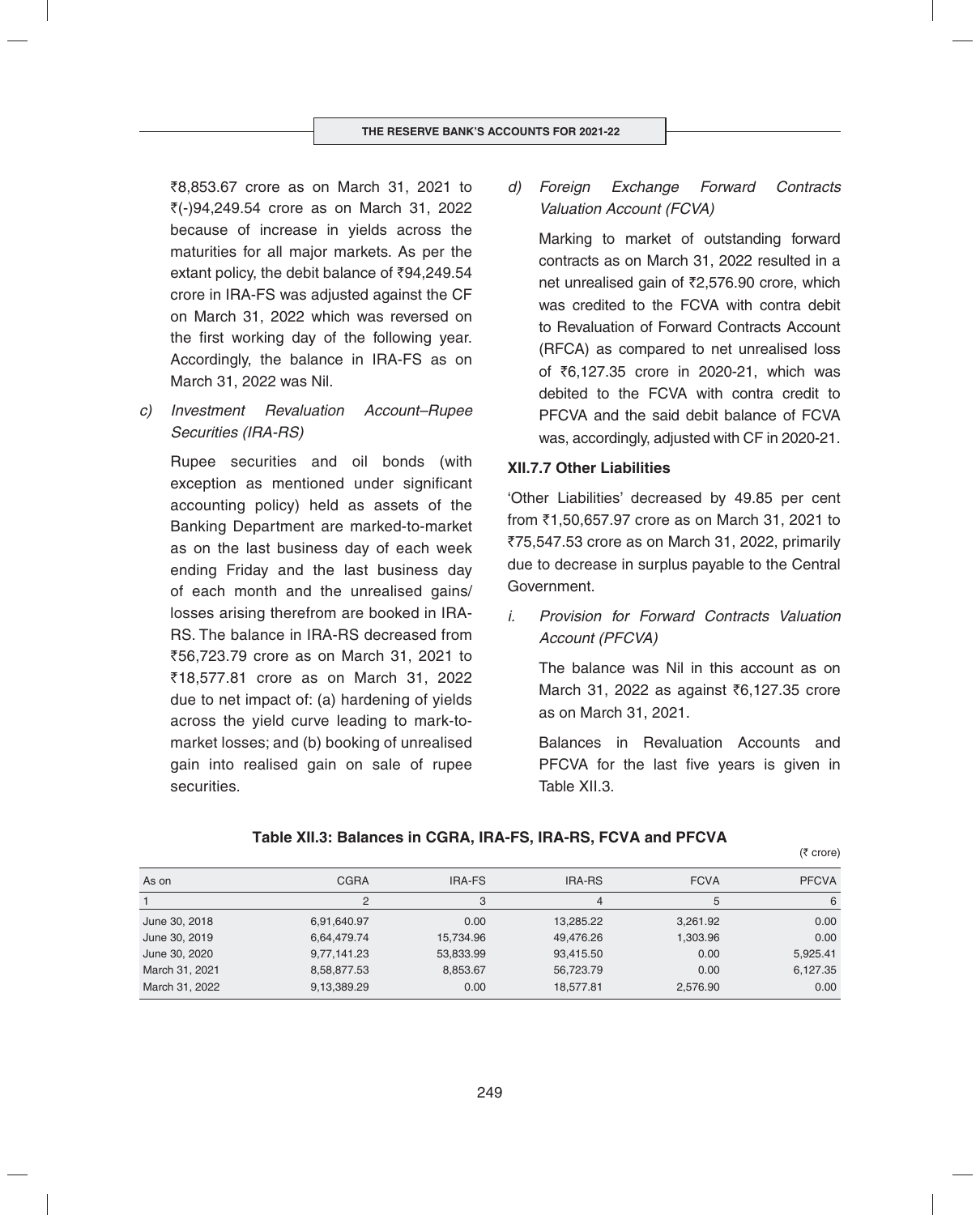## *ii. Provision for payables*

 This represents the year end provisions made for expenditure incurred but not defrayed and income received in advance/payable, if any. The balance under this head increased by 1.25 per cent from  $\overline{3}3,240.73$  crore as on March 31, 2021 to ₹3,281.08 crore as on March 31, 2022.

*iii. Surplus payable to the Central Government*

 Under Section 47 of the RBI Act, 1934, after making provisions for bad and doubtful debts, depreciation in assets, contribution to staff and superannuation funds and for all matters for which provisions are to be made by or under the Act or that are usually provided by bankers, the balance of the profits of the Bank is required to be paid to the Central Government. Under Section 48 of the RBI Act, 1934, the Reserve Bank is not liable to pay income tax or super tax on any of its income, profits or gains. Accordingly, after adjusting the expenditure, provisions for CF and ADF and contribution of  $\bar{z}4$  crore to four statutory funds, the surplus payable to the Central Government for the year 2021-22 amounted to ₹30,307.45 crore (including ₹493.92 crore, same as previous year, payable towards the difference in interest expenditure borne by the Government, consequent on conversion of special securities into marketable securities).

*iv. Bills Payable*

 The Reserve Bank provides remittance facilities for its constituents through issue of Demand Drafts (DDs) and Payment Orders (POs) (besides electronic payment mechanism). The balance under this head represents the unclaimed DDs/POs. The amount outstanding under this head decreased from  $\overline{6}4.36$  crore as on March 31, 2021 to ₹0.14 crore as on March 31, 2022.

## *v. Miscellaneous*

 This is a residual head representing items such as interest earned on earmarked securities, amounts payable on account of leave encashment, medical provisions for employees, global provision, *etc*. The balance under this head decreased from  $\bar{\tau}$ 13,665.86 crore as on March 31, 2021 to  $\bar{\tau}$ 13,086.07 crore as on March 31, 2022.

# **XII.7.8 Liabilities of Issue Department-Notes Issued**

The liabilities of Issue Department reflect the quantum of currency notes in circulation. Section 34(1) of the RBI Act, 1934 requires that all banknotes issued by the Reserve Bank since April 1, 1935 and the currency notes issued by the Government of India before the commencement of operations of the Reserve Bank, be part of the liabilities of the Issue Department. The 'Notes Issued' increased by 9.86 per cent from `28,26,862.67 crore as on March 31, 2021 to `31,05,720.56 crore as on March 31, 2022. Earlier, an amount of  $\bar{\tau}$ 10,719.37 crore, representing the value of Specified Bank Notes (SBNs) not paid was transferred to 'Other Liabilities' as on June 30, 2018. In terms of Gazette Notification issued by Government of India on May 12, 2017, the Reserve Bank has made payments to the extent of  $\bar{z}4.30$  crore towards exchange value of SBNs to eligible tenderers during the year ended March 31, 2022.

## **XII.8 ASSETS OF THE RESERVE BANK**

## **XII.8.1 ASSETS OF BANKING DEPARTMENT**

## **i) Notes, Rupee Coin and Small Coin**

This head represents the balances of bank notes, one-rupee notes, rupee coins of 1, 2, 5, 10 and 20 and small coins kept to meet the day to day requirements of banking functions conducted by the Reserve Bank. The balance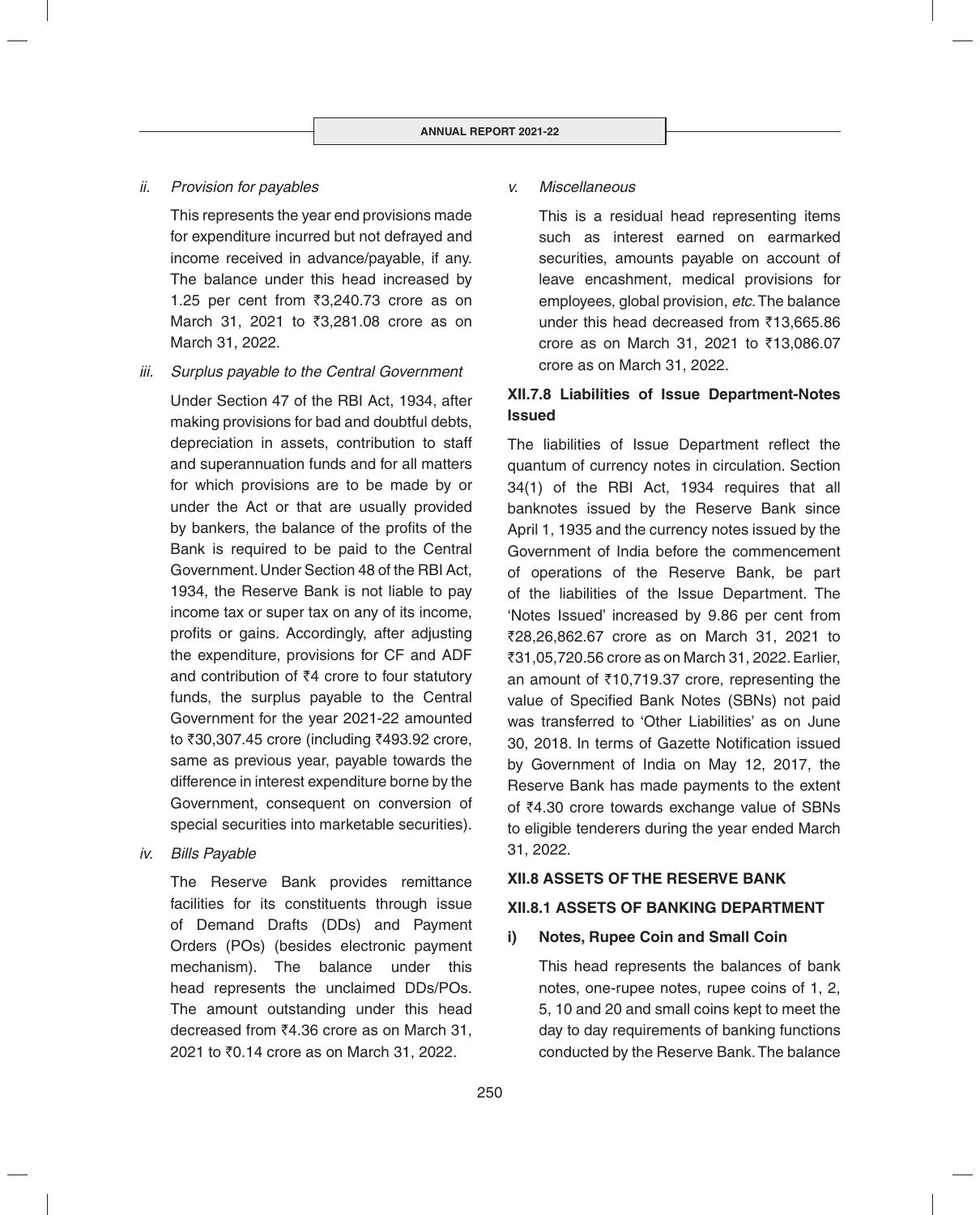as on March 31, 2022 was  $\overline{517.13}$  crore as against `12.02 crore as on March 31, 2021.

## **ii) Gold - Banking Department (BD)**

As on March 31, 2022, total gold held by the Reserve Bank was 760.42 metric tonnes as compared to 695.31 metric tonnes as on March 31, 2021. The increase is on account of addition of 65.11 metric tonnes of gold during the year.

Of 760.42 metric tonnes as on March 31, 2022, 295.82 metric tonnes of gold is held as backing for Notes Issued as compared to 292.30 metric tonnes as on March 31, 2021 and is shown separately as an asset of Issue Department. The balance 464.60 metric tonnes as on March 31, 2022 as compared to 403.01 metric tonnes on March 31, 2021 is treated as an asset of Banking Department (Table XII.4).

The value of gold (including gold deposit) held as asset of Banking Department increased by 37.11 per cent from ₹1,43,582.87 crore as on March 31, 2021 to ₹1,96,864.38 crore as on March 31, 2022. This increase is on account of addition of 61.59 metric tonnes of gold and also due to increase in the price of gold and depreciation of INR *vis-à-vis* USD.

#### **Table XII.4: Physical Holding of Gold**

|                                                                                       | As on March<br>31, 2021    | As on<br>March 31, 2022    |
|---------------------------------------------------------------------------------------|----------------------------|----------------------------|
|                                                                                       | Volume in<br>metric tonnes | Volume in<br>metric tonnes |
|                                                                                       | 2                          | З                          |
| Gold held as backing for Notes<br>Issued (held in India)                              | 292.30                     | 295.82                     |
| Gold (including Gold Deposit)<br>held as asset of Banking<br>Department (held abroad) | 403.01                     | 464.60                     |
| <b>Total</b>                                                                          | 695.31                     | 760.42                     |

## **iii) Bills Purchased and Discounted**

Though the Reserve Bank can undertake purchase and discounting of commercial bills under the RBI Act, 1934, no such activity was undertaken in 2021-22. Consequently, there was no such asset in the books of the Reserve Bank as on March 31, 2022.

# **iv) Investments-Foreign-Banking Department (BD)**

Foreign Currency Assets (FCA) of the Reserve Bank include: (i) deposits with other central banks; (ii) deposits with the Bank for International Settlements (BIS); (iii) deposits with commercial banks overseas; (iv) investments in foreign T-Bills and securities; and (v) Special Drawing Rights (SDR) acquired from the Government of India (GoI).

The FCA is reflected under two heads in the balance sheet: (a) 'Investments-Foreign-BD' shown as an asset of Banking Department and (b) 'Investments-Foreign-ID' shown as an asset of Issue Department.

'Investments-Foreign-ID' are FCA, eligible as per Section 33(6) of the RBI Act, 1934, used for backing of Notes Issued. The remaining of FCA constitutes 'Investments-Foreign-BD'.

The position of FCA for the last two years is given in Table XII.5.

# **v) Investments-Domestic-Banking Department (BD)**

Investments comprise dated Government Rupee Securities, State Development Loans, T-Bills and Special Oil Bonds. The Reserve Bank's holding of domestic securities increased by 11.67 per cent, from `13,33,173.90 crore as on March 31, 2021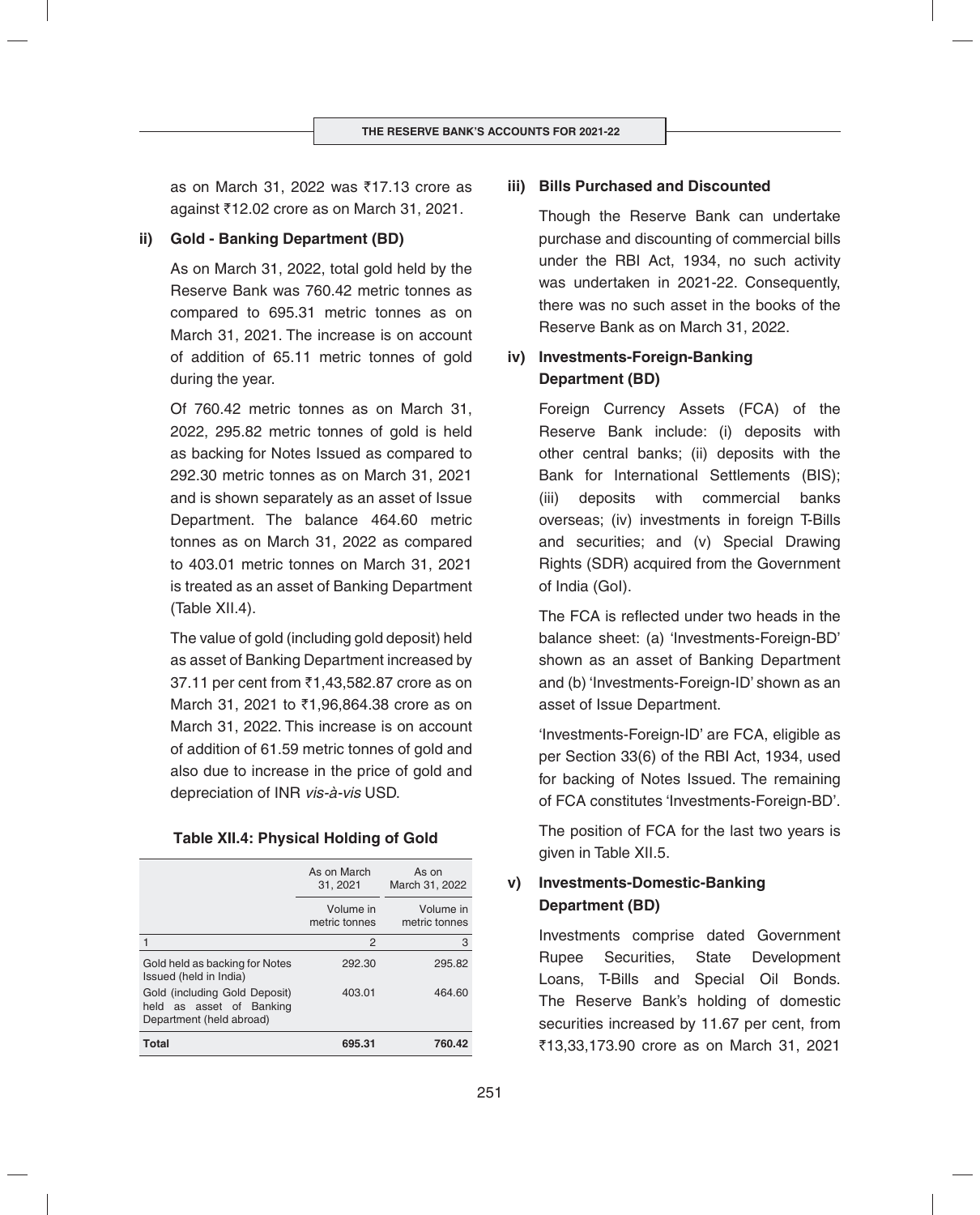## **Table XII.5: Details of Foreign Currency Assets (FCA)**

| Particulars               | As on March 31 |              |
|---------------------------|----------------|--------------|
|                           | 2021           | 2022         |
|                           | 2              | 3            |
| Investments-Foreign-BD*   | 12,29,940.41   | 11,41,127.75 |
| II Investments-Foreign-ID | 27,21,979.14   | 29,79,863.29 |
| <b>Total</b>              | 39,51,919.55   | 41,20,991.04 |

\*: Includes shares in BIS and Society for Worldwide Interbank Financial Telecommunications (SWIFT) and SDR transferred from GoI valued at  $711,286.57$  crore as on March 31, 2022 compared to  $71,155.96$  crore as on March 31, 2021.

- **Note:**
- 1. The Reserve Bank has agreed to make resources available under the IMF's New Arrangements to Borrow (NAB). Effective January 1, 2021, India's commitment under NAB stands at SDR 8.88 billion (`93,035.29 crore/US\$12.29 billion). As on March 31, 2022, investments amounting to SDR 0.09 billion (₹928.33 crore/US\$0.12 billion) have been made under NAB.
- 2. The Reserve Bank has agreed to invest up to an amount, the aggregate of which shall not exceed US\$5 billion (₹37,861.90 crore), in the bonds issued by India Infrastructure Finance Company (UK) Limited. As on March 31, 2022, the Reserve Bank has invested US\$1.44 billion (`10,904.23 crore) in such bonds.

3. During the year 2013-14, the Reserve Bank and GoI entered into a MoU for transfer of SDR holdings from GoI to RBI in a phased manner. As on March 31, 2022, SDR 1.05 billion (₹10,975 crore/US\$1.45 billion) were held by the Reserve Bank.

4. With a view to strengthening regional financial and economic cooperation, the Reserve Bank has agreed to offer an amount of US\$2 billion both in foreign currency and Indian rupee under the SAARC Swap Arrangement to SAARC member countries. As on March 31, 2022, Swap with Bhutan and Sri Lanka, amounting to US\$0.20 billion (₹1,517.87 crore) and US\$0.40 billion (₹3,028.96 crore) respectively, is outstanding.

5. The nominal value of foreign securities posted as collateral and margin in repurchase and IRF transactions was ₹74,830.06 crore/US\$9.88 billion and the nominal value of those received under reverse repurchase transactions was `77,984.34 crore/US\$10.30 billion as on March 31, 2022.

6. The nominal value of foreign securities lent under Security Lending arrangement was `42.03 crore/ US\$0.006 billion.

to ₹14,88,815.96 crore as on March 31, 2022. The increase was mainly on account of liquidity management operations conducted by way of net purchase of government securities amounting to  $\overline{22,13,976}$  crore (face value).

A part of Investments-Domestic-BD is also earmarked for various staff funds, DEA Fund and PIDF as explained in para  $2.5(d)$ . As on March 31, 2022, `85,178 crore (face value) was earmarked for the said funds.

#### **vi) Loans and Advances**

## *a) Central and State Governments*

These loans are extended in the form of Ways and Means Advances (WMA) and Overdraft (OD) to the Central Government and in the form of WMA/ OD and Special Drawing Facility (SDF) to the State Governments in terms of Section 17(5) of the RBI Act, 1934. The WMA limit, in case of the Central Government, is fixed from time to time in consultation with the GoI and in case of State Governments, the limits are fixed based on the recommendations of Advisory Committee/Group constituted for this purpose. There were no loans and advances lying outstanding to the Central Government as on March 31, 2021 as well as on March 31, 2022 as the Central Government was in surplus on both the days whereas loans and advances to State Governments decreased by 50.73 per cent from ₹3,382.79 crore as on March 31, 2021 to ₹1,666.56 crore as on March 31, 2022.

 $(5$  crore)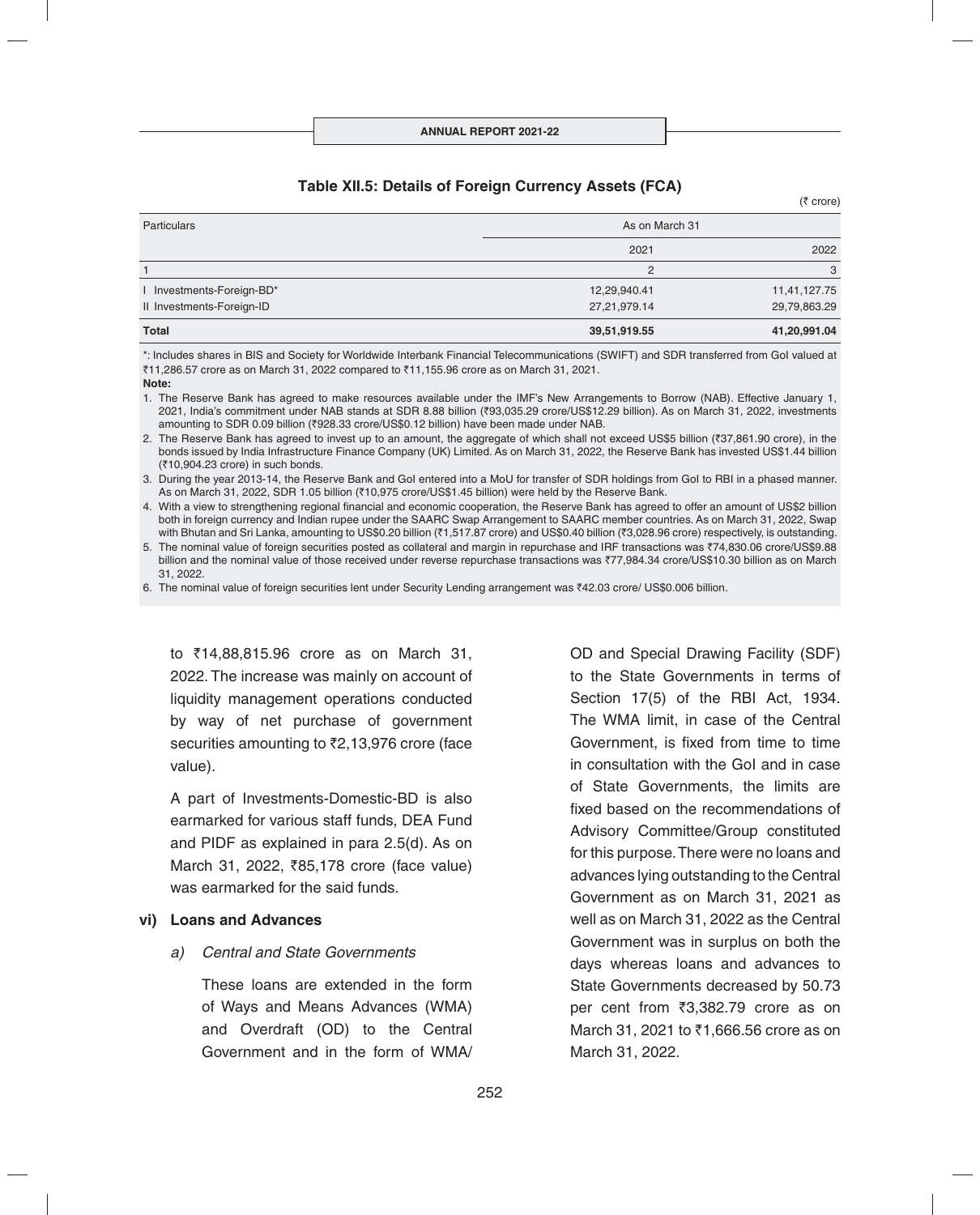- *b) Loans and Advances to Commercial, Co-operative Banks, NABARD and Others* 
	- *Loans and Advances to Commercial and Co-operative Banks:* These include amounts outstanding against Repo under Liquidity Adjustment Facility (LAF) and Marginal Standing Facility (MSF) and special liquidity facility to banks. The amount outstanding increased from  $\overline{390,252.18}$  crore as on March 31, 2021 to ₹94,365.75 crore as on March 31, 2022 due to increase in funds availed by banks under Special Long-Term Repo Operations (SLTRO) and on-tap Targeted Long-Term Repo Operations (TLTRO) during the year.
	- *Loans and Advances to NABARD:* The Reserve Bank can extend loans to NABARD under Section 17(4E) of the RBI Act, 1934. The balance under this head decreased from  $\overline{2}25,425.56$  crore as on March 31, 2021 to ₹23,010.10 crore as on March 31, 2022.
	- *Loans and Advances to Others:* The balance under this head represents loans and advances to National Housing Bank (NHB), Small Industries Development Bank of India (SIDBI) and liquidity support provided to Primary Dealers (PDs). The balance under this head increased by 110.08 per cent from ₹6,905.32 crore as on March 31, 2021 to ₹14,506.94 crore as on

March 31, 2022, primarily due to increase in loans and advances to SIDBI.

*c) Loans and Advances to Financial Institutions outside India*

 The balances under the head increased from  $\overline{3}9,153.06$  crore as on March 31, 2021 to ₹75,243.50 crore as on March 31, 2022 due to increase in volume of reverse repo transactions during the year.

## **vii) Investment in Subsidiaries/Associates**

The total holding of the Reserve Bank in its subsidiaries/associate institutions increased from  $\bar{c}$ 1,963.60 crore as on March 31, 2021 to  $72,063.60$  crore as on March 31, 2022 as the Reserve Bank invested an amount of  $\bar{z}$ 100 crore in Reserve Bank Innovation Hub (RBIH). The comparative position of investment in subsidiaries/associate institutions as on March 31, 2021 and March 31, 2022 is given in Table XII.6.

## **viii) Other Assets**

'Other Assets' comprise fixed assets (net of depreciation), accrued income, Swap Amortisation Account (SAA), Revaluation of Forward Contracts Account (RFCA) and miscellaneous assets. Miscellaneous assets comprise mainly loans and advances to staff, amount spent on projects pending completion, security deposit paid, *etc*. The amount outstanding under 'Other Assets' increased by 26.71 per cent from ₹37,014.75 crore as on March 31, 2021 as compared to `46,900.04 crore as on March 31, 2022.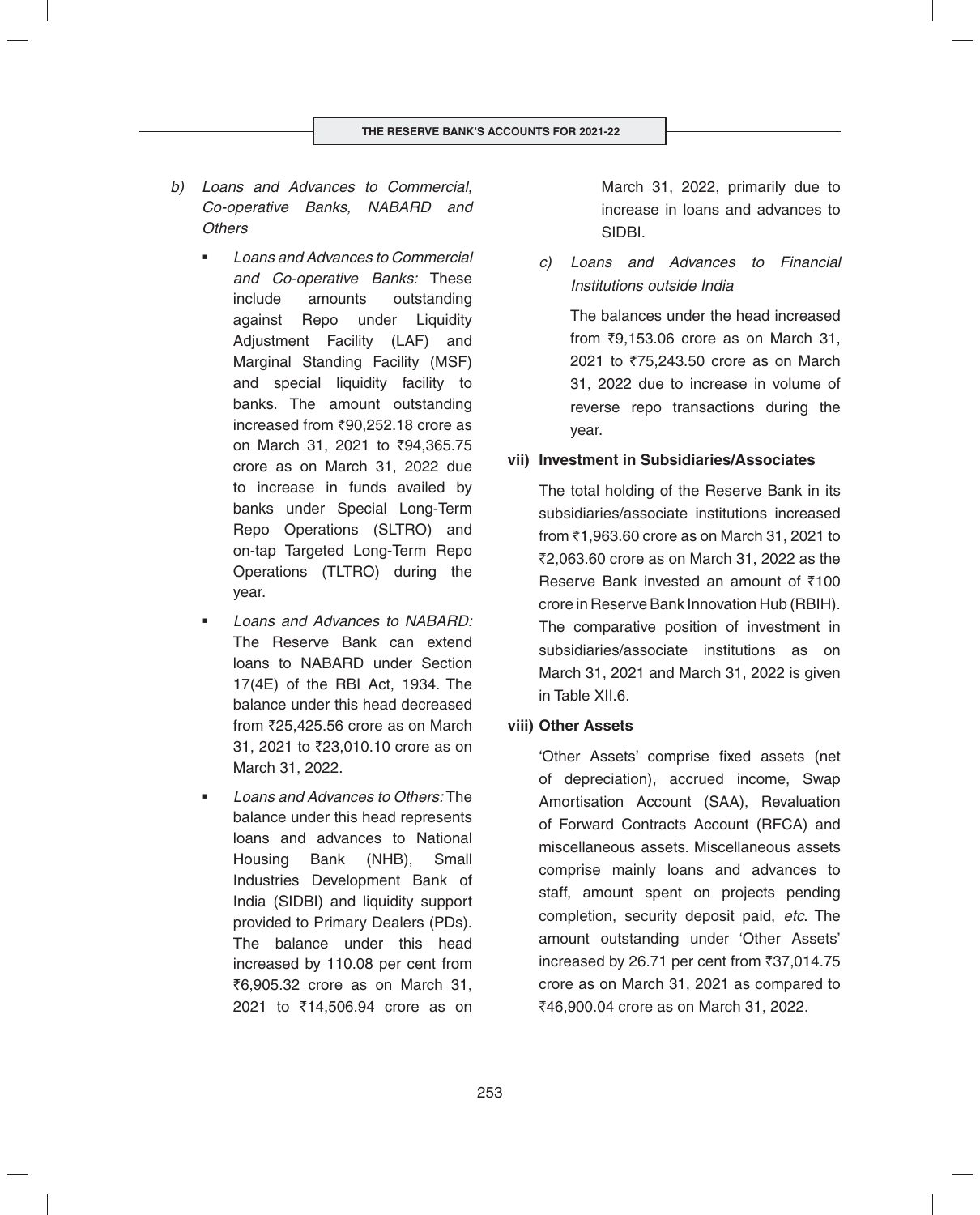|    | <b>Total</b>                                               | 1.963.60 | 2.063.60 |                                          |
|----|------------------------------------------------------------|----------|----------|------------------------------------------|
| f  | Reserve Bank Innovation Hub (RBIH)                         | 0.00     | 100.00   | 100                                      |
| e) | Indian Financial Technology & Allied Services (IFTAS)      | 33.60    | 33.60    | 100                                      |
| d) | National Centre for Financial Education (NCFE)             | 30.00    | 30.00    | 30                                       |
| C) | Reserve Bank Information Technology (P) Ltd. (ReBIT)       | 50.00    | 50.00    | 100                                      |
| b) | Bharatiya Reserve Bank Note Mudran (P) Ltd. (BRBNMPL)      | 1,800.00 | 1,800.00 | 100                                      |
| a) | Deposit Insurance and Credit Guarantee Corporation (DICGC) | 50.00    | 50.00    | 100                                      |
|    |                                                            | 2        | 3        | 4                                        |
|    | Subsidiaries/Associates                                    | 2020-21  | 2021-22  | Per cent Holding as on<br>March 31, 2022 |
|    |                                                            |          |          |                                          |

#### **Table XII.6: Holdings in Subsidiaries/Associates in 2021-22**

#### *a) Swap Amortisation Account (SAA)*

As on March 31, 2022 as well as on March 31, 2021, the balance in SAA was NIL as there were no outstanding contracts of swaps which were in nature of repo at off market rate.

*b) Revaluation of Forward Contracts Account (RFCA)*

> The balance in RFCA was  $\bar{z}2,576.90$ crore as on March 31, 2022 representing net marked-to-market gain on outstanding forward contracts as against Nil on March 31, 2021.

## **XII.8.2 Assets of Issue Department**

The eligible assets of the Issue Department held as backing for Notes Issued consist of gold coins, gold bullion, foreign securities, rupee coins, rupee securities and Domestic Bills of Exchange. The Reserve Bank holds 760.42 metric tonnes of gold, of which 295.82 metric tonnes are held as backing for Notes Issued as on March 31, 2022 (Table XII.4). The value of gold held as asset of Issue Department increased by 20.37 per cent from ₹1,04,140.13 crore as on March 31, 2021 to ₹1,25,348.98 crore as on March 31, 2022.

This increase in the value of gold during the year is on account of addition of 3.52 metric tonnes and, also due to increase in the price of gold and depreciation of INR *vis-à-vis* USD. Consequent upon the increase in Notes Issued, Investments-Foreign-ID held as its backing increased by 9.47 per cent from  $\overline{2}27,21,979.14$  crore as on March 31, 2021 to ₹29,79,863.29 crore as on March 31, 2022. The balance of Rupee Coins held by the Issue Department decreased by 31.63 per cent from  $\overline{5743.40}$  crore as on March 31, 2021 to `508.29 crore as on March 31, 2022.

 $(5$  crore)

## **FOREIGN EXCHANGE RESERVES**

XII.9 Foreign Exchange Reserves (FER) comprises FCA, Gold, SDR holdings and Reserve Tranche Position (RTP). The SDR holdings acquired from GoI form part of the Reserve Bank's balance sheet and is included under 'Investments-Foreign-BD'. The SDR holdings remaining with GoI and the RTP, which represents India's quota contribution to IMF in foreign currency, is not a part of the Reserve Bank's balance sheet. The position of FER as on March 31, 2021 and March 31, 2022 in Indian Rupees and the US dollar, which is the numéraire currency for our FER, is furnished in Tables XII.7 (a) and (b).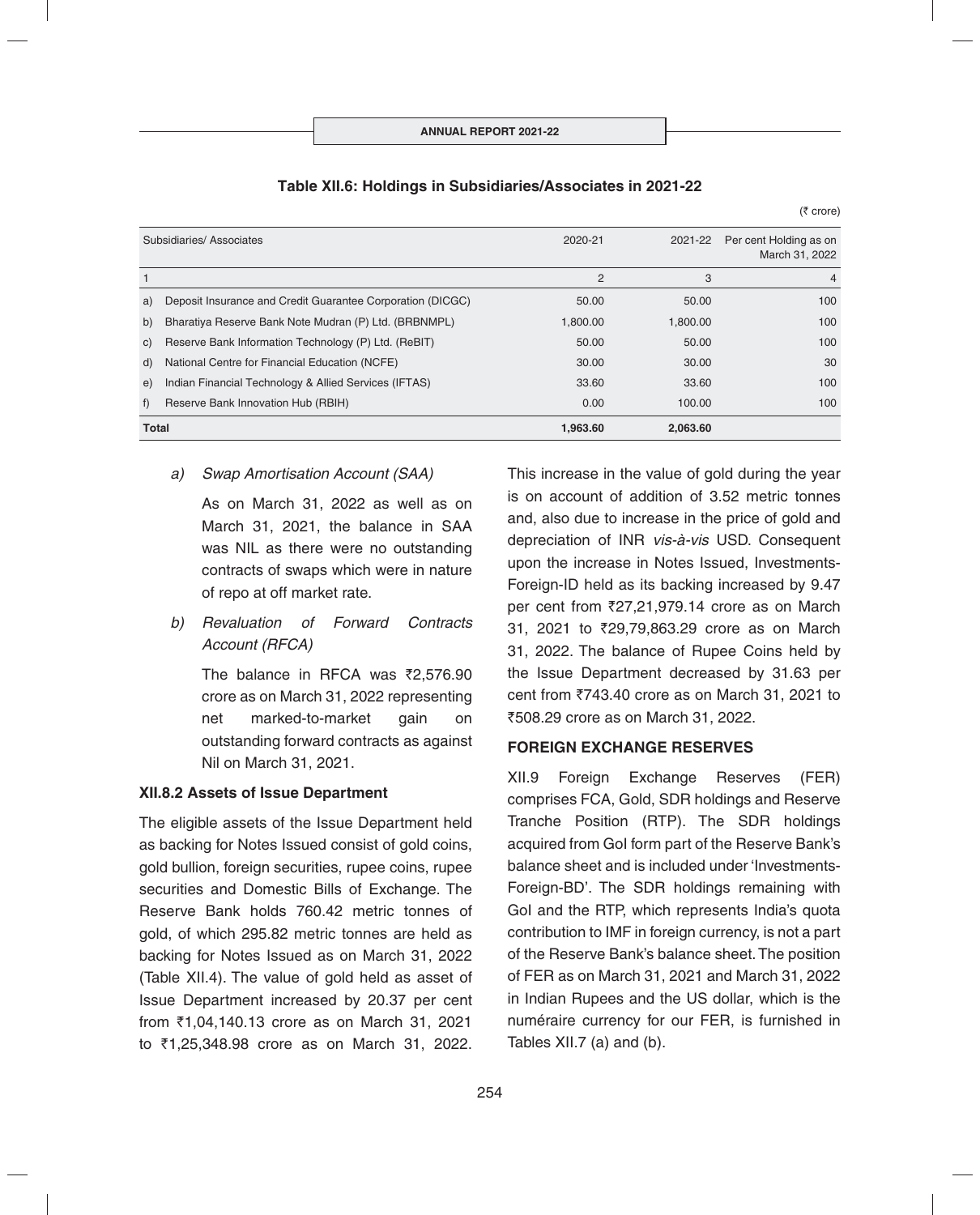#### **Table XII.7(a): Foreign Exchange Reserves (Rupee)**

| Components                             | As on                 |                | Variation   |          |
|----------------------------------------|-----------------------|----------------|-------------|----------|
|                                        | March 31, 2021        | March 31, 2022 | Absolute    | Per cent |
|                                        | 2                     | 3              | 4           | 5        |
| Foreign Currency Assets (FCA)          | 39,24,167.84          | 40,94,564.98#  | 1,70,397.14 | 4.34     |
| Gold (including gold deposit)          | $2,47,723.00^{\circ}$ | 3,22,213.36*   | 74,490.36   | 30.07    |
| Special Drawing Rights (SDR)           | 10,863.73             | 1,43,051.88    | 1,32,188.15 | 1,216.78 |
| Reserve Tranche Position (RTP) in IMF  | 36,198.01             | 38,988.28      | 2,790.27    | 7.71     |
| <b>Foreign Exchange Reserves (FER)</b> | 42,18,952.58          | 45,98,818.50   | 3,79,865.92 | 9.00     |

^: Excludes (a) SDR holdings of the Reserve Bank amounting to `10,847.81 crore, which is included under the SDR holdings; (b) Investment of ₹13,621.79 crore in bonds issued by IIFC (UK); and (c) ₹1,454.19 crore lent to Bhutan and ₹1,827.92 crore lent to Maldives under the Currency Swap arrangement made available for SAARC countries.

#: Excludes (a) SDR holdings of the Reserve Bank amounting to ₹10,975 crore, which is included under the SDR holdings; (b) Investment of ₹10,904.23 crore in bonds issued by IIFC (UK); and (c) ₹1,517.87 crore lent to Bhutan and ₹3,028.96 crore lent to Sri Lanka under the Currency Swap arrangement made available for SAARC countries.

@: Of this, Gold valued at ₹1,04,140.13 crore is held as an asset of Issue Department and Gold (including gold deposit) valued at ₹1,43,582.87 crore is held as an asset of Banking Department.

\*: Of this, Gold valued at  $\bar{\tau}1.25.348.98$  crore is held as an asset of Issue Department and Gold (including gold deposit) valued at  $\bar{\tau}1.96.864.38$ crore is held as an asset of Banking Department.

## **Table XII.7(b): Foreign Exchange Reserves (USD)**

(US\$ billion)

 $(5$  crore)

| Components                             | As on          |                | Variation |          |
|----------------------------------------|----------------|----------------|-----------|----------|
|                                        | March 31, 2021 | March 31, 2022 | Absolute  | Per cent |
|                                        | $\overline{2}$ | 3              | 4         | 5        |
| Foreign Currency Assets (FCA)          | 536.69*        | 540.72**       | 4.03      | 0.75     |
| Gold (including gold deposit)          | 33.88          | 42.55          | 8.67      | 25.59    |
| Special Drawing Rights (SDR)           | 1.49           | 18.89          | 17.40     | 1,167.79 |
| Reserve Tranche Position (RTP) in IMF  | 4.92           | 5.14           | 0.22      | 4.47     |
| <b>Foreign Exchange Reserves (FER)</b> | 576.98         | 607.30         | 30.32     | 5.25     |

\*: Excludes (a) SDR holdings of the Reserve Bank amounting to US\$1.48 billion, which is included under the SDR holdings; (b) US\$1.86 billion invested in bonds of IIFC (UK); and (c) BTN equivalent to US\$0.20 billion equivalent of INR currency lent to Bhutan and US\$0.25 billion lent to Maldives under the Currency Swap arrangement made available for SAARC countries.

\*\*: Excludes (a) SDR holdings of the Reserve Bank amounting to US\$1.45 billion, which is included under the SDR holdings; (b) US\$1.44 billion invested in bonds of IIFC (UK); and (c) BTN equivalent to US\$0.20 billion equivalent of INR currency lent to Bhutan and US\$0.40 billion lent to Sri Lanka under the Currency Swap arrangement made available for SAARC countries.

#### **ANALYSIS OF INCOME AND EXPENDITURE**

#### **INCOME**

XII.10 The components of Reserve Bank's income are 'Interest' and 'Other Income' including (i) Discount (ii) Exchange (iii) Commission (iv) Amortisation of premium/discount on Foreign and Rupee Securities (v) Profit/Loss on sale and redemption of Foreign and Rupee Securities (vi) Depreciation on Rupee Securities inter portfolio transfer (vii) Rent Realised (viii) Profit/ Loss on sale of Bank's property and (ix) Provision no longer required and Miscellaneous Income. Certain items of income such as interest on LAF repo, Repo in foreign security and exchange gain/loss from foreign exchange transactions are reported on net basis.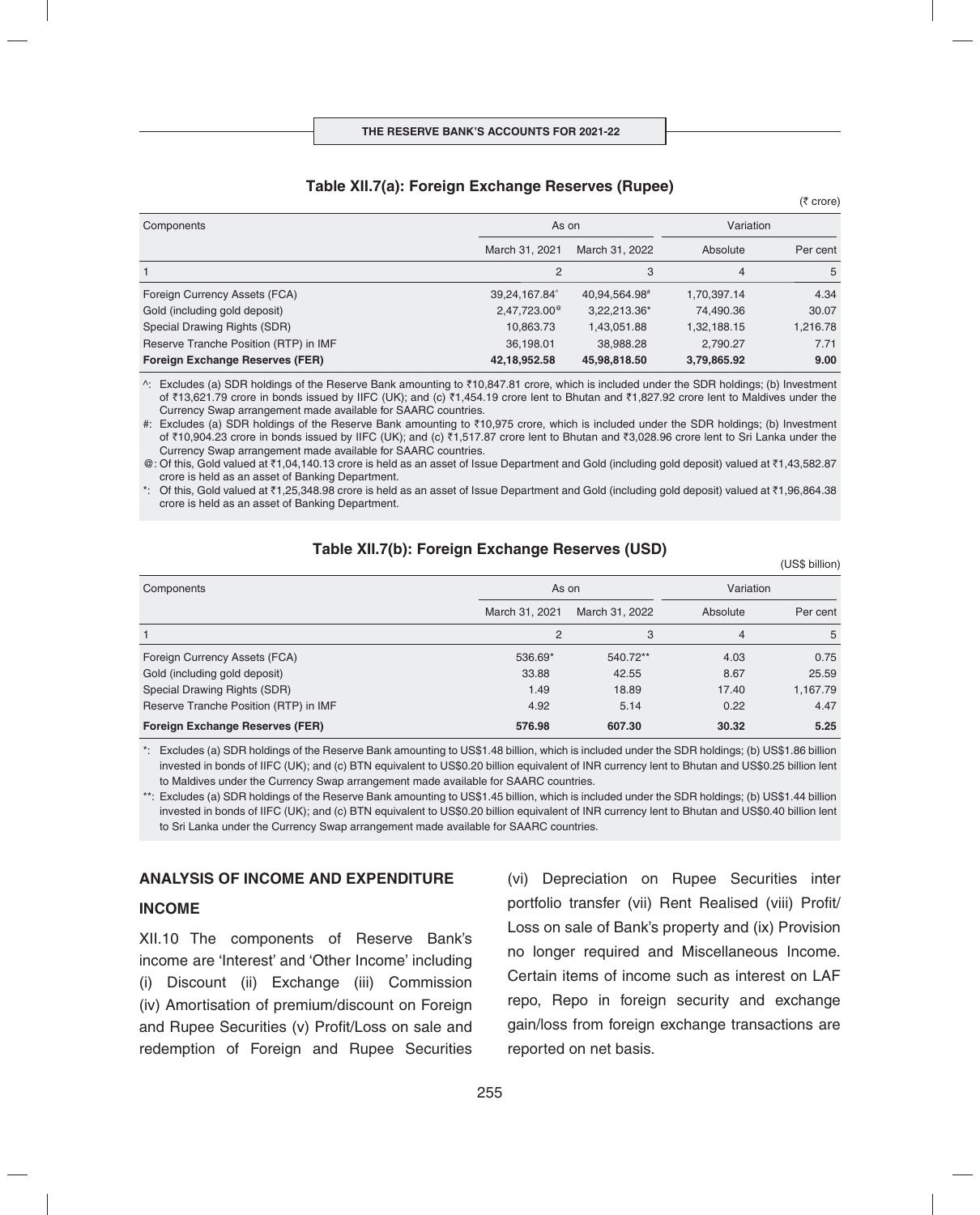| Item                                                                                        |           |                                       | Variation |                   |
|---------------------------------------------------------------------------------------------|-----------|---------------------------------------|-----------|-------------------|
|                                                                                             | 2020-21   | 2021-22                               |           | Absolute Per cent |
|                                                                                             |           |                                       | 4         | 5                 |
| Foreign Currency Assets (FCA)                                                               |           | 39,51,919.55 41,20,991.04 1,69,071.49 |           | 4.28              |
| Average FCA                                                                                 |           | 38,49,940.15 42,42,514.17 3,92,574.02 |           | 10.20             |
| Earnings from FCA (interest, discount, exchange gain/loss, capital gain/loss on securities) | 80.715.82 | 89.582.36                             | 8.866.54  | 10.98             |
| Earnings from FCA as per cent of average FCA                                                | 2.10      | 2.11                                  | 0.01      | 0.48              |

## **Table XII.8: Earnings from Foreign Sources**

#### **Earnings from Foreign Sources**

XII.11 The income from foreign sources increased by 10.98 per cent from  $\overline{80,715.82}$ crore in 2020-21 to ₹89,582.36 crore in 2021-22. The rate of earnings on foreign currency assets was 2.11 per cent in 2021-22 as compared to 2.10 per cent in 2020-21 (Table XII.8).

#### **Earnings from Domestic Sources**

XII.12 The net income from domestic sources increased by 34.20 per cent from  $\overline{5}2,556.93$  crore in 2020-21 to ₹70,529.77 crore in 2021-22 mainly on account of net impact of: (a) increase in interest income on holding of Rupee Securities (including oil bonds); and (b) increase in net outgo of interest under LAF/MSF due to absorption of surplus liquidity in the banking system (Table XII.9).

 $(5$  crore)

 $(5 \text{ core})$ 

## **Table XII.9: Earnings from Domestic Sources**

|                        |                                                                                                                      |                |                       | Variation         |           |
|------------------------|----------------------------------------------------------------------------------------------------------------------|----------------|-----------------------|-------------------|-----------|
| Item                   |                                                                                                                      | 2020-21        | 2021-22               | Absolute Per cent |           |
| 1                      |                                                                                                                      | $\overline{2}$ | 3                     | $\overline{4}$    | 5         |
| Earnings (I+II+III+IV) |                                                                                                                      | 52,556.93      | 70,529.77             | 17,972.84         | 34.20     |
|                        | I. Earnings from Rupee Securities and Discounted Instruments                                                         |                |                       |                   |           |
|                        | Interest on holding of Rupee Securities (including oil bonds)<br>i)                                                  | 59,824.79      | 96,396.42             | 36,571.63         | 61.13     |
|                        | Profit/Loss on sale and redemption of Rupee Securities<br>ii)                                                        | 5,193.94       | 6,028.19              | 834.25            | 16.06     |
|                        | iii) Depreciation on Rupee Securities inter portfolio transfer                                                       | $-8.12$        | $-20.07$              | $-11.95$          | $-147.17$ |
|                        | iv) Amortisation of premium/discount on Rupee Securities (including oil bonds)                                       | 846.48         | $-1,717.97$           | $-2,564.45$       | $-302.95$ |
|                        | v) Discount                                                                                                          | 964.16         | 403.76                | $-560.40$         | $-58.12$  |
|                        | Sub total $(i+iii+iiv+v)$                                                                                            |                | 66,821.25 1,01,090.33 | 34,269.08         | 51.28     |
|                        | II. Interest on LAF/MSF                                                                                              |                |                       |                   |           |
|                        | Net Interest on LAF Operations<br>i)                                                                                 | $-17,957.86$   | $-35,501.29$          | $-17,543.43$      | $-97.69$  |
|                        | Interest on MSF operations<br>ii)                                                                                    | 12.38          | 37.63                 | 25.25             | 203.96    |
|                        | Sub total (i+ii)                                                                                                     | $-17,945.48$   | $-35,463.66$          | $-17,518.18$      | $-97.62$  |
|                        | III. Interest on Other Loans and Advances                                                                            |                |                       |                   |           |
|                        | Government (Central & States)<br>i)                                                                                  | 264.04         | 296.34                | 32.30             | 12.23     |
|                        | <b>Banks &amp; Financial Institutions</b><br>ii)                                                                     | 1,400.63       | 1,149.57              | $-251.06$         | $-17.92$  |
|                        | iii) Employees                                                                                                       | 44.33          | 55.91                 | 11.58             | 26.12     |
|                        | Sub total (i+ii+iii)                                                                                                 | 1,709.00       | 1,501.82              | $-207.18$         | $-12.12$  |
|                        | <b>IV. Other Earnings</b>                                                                                            |                |                       |                   |           |
|                        | Exchange<br>i)                                                                                                       | 0.00           | 0.00                  | 0.00              | 0.00      |
|                        | Commission<br>ii)                                                                                                    | 2,073.97       | 3,058.09              | 984.12            | 47.45     |
|                        | iii) Rent realised, Profit/Loss on sale of Bank's Property, provision no longer required<br>and miscellaneous income | $-101.81$      | 343.19                | 445.00            | 437.09    |
|                        | Sub total (i+ii+iii)                                                                                                 | 1,972.16       | 3,401.28              | 1.429.12          | 72.46     |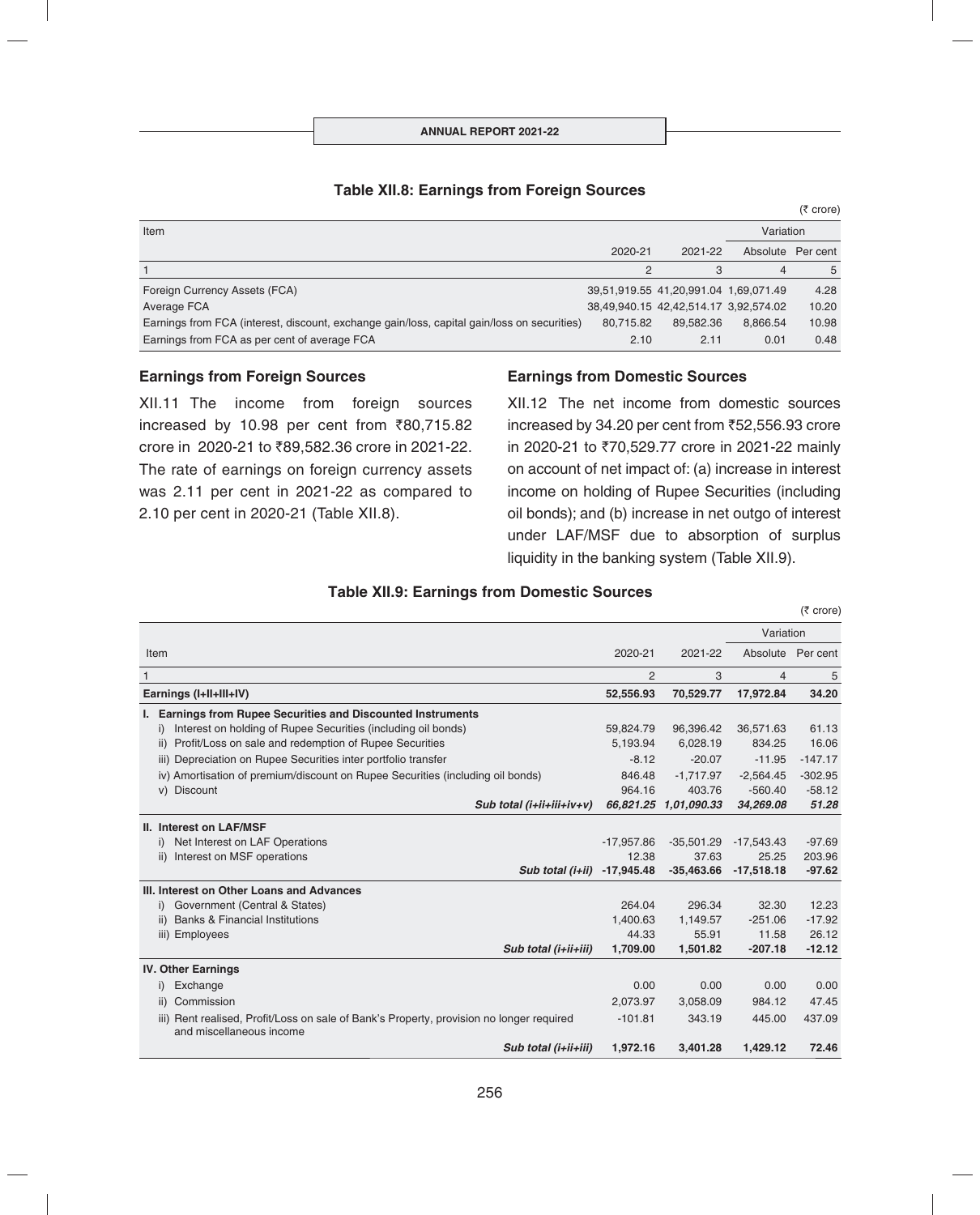XII.13 *Interest on holding of Rupee Securities (including oil bonds)* increased from `59,824.79 crore in 2020-21 to ₹96,396.42 crore in 2021-22 on account of higher holding of rupee securities in 2021-22 and current accounting year being of twelve months as compared to the nine months period for 2020-21.

XII.14 The *Net Interest Income from Liquidity Adjustment Facility (LAF)/Marginal Standing Facility (MSF)* operations decreased from  $\bar{\zeta}$ (-) 17,945.48 crore in 2020-21 to  $\bar{z}$ (-)35,463.66 crore in 2021-22 due to higher surplus liquidity in the banking system leading to higher net interest outgo under LAF/MSF and current accounting year being of twelve months as compared to the nine months period for 2020-21.

XII.15 *Profit on sale and redemption of Rupee Securities* increased from `5,193.94 crore in 2020-21 to ₹6,028.19 crore in 2021-22 primarily on account of sale operations amounting to  $\bar{\tau}64,085$ crore (Face Value) in 2021-22 and conversion of securities by the GoI with the Reserve Bank for ₹1,19,701 crore in 2021-22.

XII.16 *Amortisation of premium/discount on Rupee Securities (including oil bonds):* The premium/discount on Rupee Securities and oil bonds held by the Reserve Bank, are amortised on daily basis during the period of residual maturity. The net income from premium/discount on amortisation of Rupee Securities decreased from  $\overline{8846.48}$  crore in 2020-21 to  $\overline{5}(-)1,717.97$ crore in 2021-22*.*

XII.17 *Discount:* The income from holding of discounted instruments (T-Bills) decreased from ₹964.16 crore in 2020-21 to ₹403.76 crore in 2021-22.

## XII.18 *Interest on Loans and Advances*

- *a) Central and State Governments:* Interest income on loans and advances extended to Central and State Governments increased by 12.23 per cent from  $\overline{2}64.04$  crore in 2020-21 to ₹296.34 crore in 2021-22. Of the total, interest income received from the Central Government on account of WMA/OD decreased from ₹2.28 crore in 2020-21 to Nil in 2021-22 and interest income received from the State Governments on account of WMA/ OD/SDF increased by 13.21 per cent from ₹261.76 crore in 2020-21 to ₹296.34 crore in 2021-22. The net increase in earning was due to higher utilisation of SDF/WMA/OD facility by the State Governments in 2021-22, primarily on account of current accounting year being of twelve months as compared to the nine months period for 2020-21.
- *b) Banks & Financial Institutions*: Interest on loans and advances to banks and financial institutions decreased by 17.92 per cent from ₹1,400.63 crore in 2020-21 to ₹1,149.57 crore in 2021-22.
- *c) Employees*: Interest on loans and advances to employees increased by 26.12 per cent from ₹44.33 crore in 2020-21 to ₹55.91 crore in 2021-22.

XII.19 *Commission:* The commission income increased by 47.45 per cent from  $\bar{\zeta}2,073.97$ crore in 2020-21 to ₹3,058.09 crore in 2021-22. This was mainly due to the net effect of: (a) increase in management commission received for servicing outstanding Central and State Government loans including savings bonds, T-Bills and Cash Management Bills (CMBs);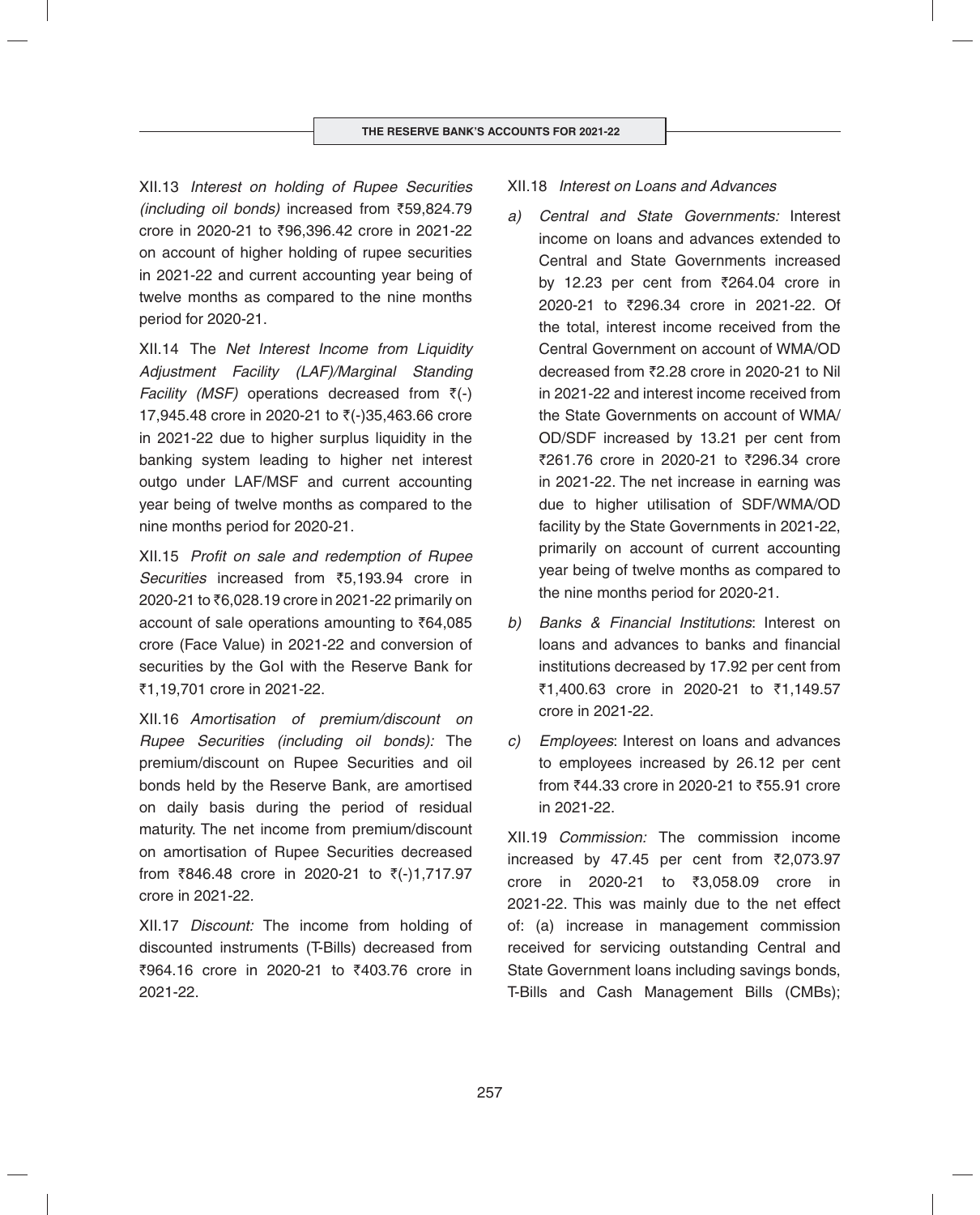(b) increase in floatation charges recovered from the Central and State Governments for the loans issued during the year; and (c) current accounting year being of twelve months as compared to the nine months period for 2020-21.

XII.20 *Rent Realised, Profit/Loss on sale of Bank's property, Provision No Longer Required and Miscellaneous Income*: Earnings from these income heads increased from  $\bar{z}$ (-)101.81 crore in 2020-21 to ₹343.19 crore in 2021-22.

## **EXPENDITURE**

XII.21 The Reserve Bank incurs expenditure in the course of performing its statutory functions by way of agency charges/commission, printing of notes, expenditure on remittance of currency, besides employee related and other expenses. The total expenditure of the Reserve Bank increased by 280.13 per cent from  $\overline{3}34,146.75$  crore in 2020-21 to ₹1,29,800.68 crore in 2021-22 (Table XII.10).

## *i) Interest payment*

During 2021-22, an amount of  $\overline{51.77}$  crore was paid as interest to Dr. B. R. Ambedkar Fund (set up for giving scholarship to wards of staff) and Employees Benevolent Fund.

## *ii) Employee Cost*

 The total employee cost decreased by 19.19 per cent from ₹4,788.03 crore in 2020-21 to ₹3,869.43 crore in 2021-22. The decrease was due to decrease in Reserve Bank's expenditure towards accrued liabilities of various superannuation funds in 2021-22.

## *iii) Agency Charges/Commission*

*a) Agency Commission on Government Transactions*

> The Reserve Bank discharges the function of banker to governments through a large network of agency bank branches that serve as retail outlets for governments' receipts and payments. The Reserve Bank pays commission to these agency banks at prescribed rates. The agency commission paid on account of government business increased by 47.79 per cent from ₹2,611.05 crore in 2020-21 to ₹3,858.95 crore in 2021-22. The increase was primarily on account of current accounting year being of twelve months as compared to the nine months period for 2020-21.

|             |                           |           |           |                |           | $(5 \text{ core})$ |
|-------------|---------------------------|-----------|-----------|----------------|-----------|--------------------|
| Item        |                           | 2017-18   | 2018-19   | 2019-20        | 2020-21   | 2021-22            |
|             |                           | 2         | 3         | $\overline{4}$ | 5         | 6                  |
| j.          | Interest payment          | 0.97      | 1.16      | 1.34           | 1.10      | 1.77               |
| ii.         | <b>Employee Cost</b>      | 3,848.51  | 6,851.07  | 8.928.06       | 4,788.03  | 3,869.43           |
| iii.        | Agency Charges/Commission | 3,903.06  | 3,910.21  | 3,876.08       | 3,280.06  | 4,400.62           |
| iv.         | <b>Printing of Notes</b>  | 4.912.52  | 4.810.67  | 4.377.84       | 4.012.09  | 4,984.80           |
| $V_{\cdot}$ | Provisions                | 14,189.27 | 63.60     | 73.615.00      | 20,710.12 | 1,14,667.01        |
| vi.         | <b>Others</b>             | 1,422.33  | 1.407.44  | 1,742.61       | 1,355.35  | 1,877.05           |
|             | Total (i+ii+iii+iv+v+vi)  | 28.276.66 | 17,044.15 | 92,540.93      | 34,146.75 | 1,29,800.68        |

#### **Table XII.10: Expenditure**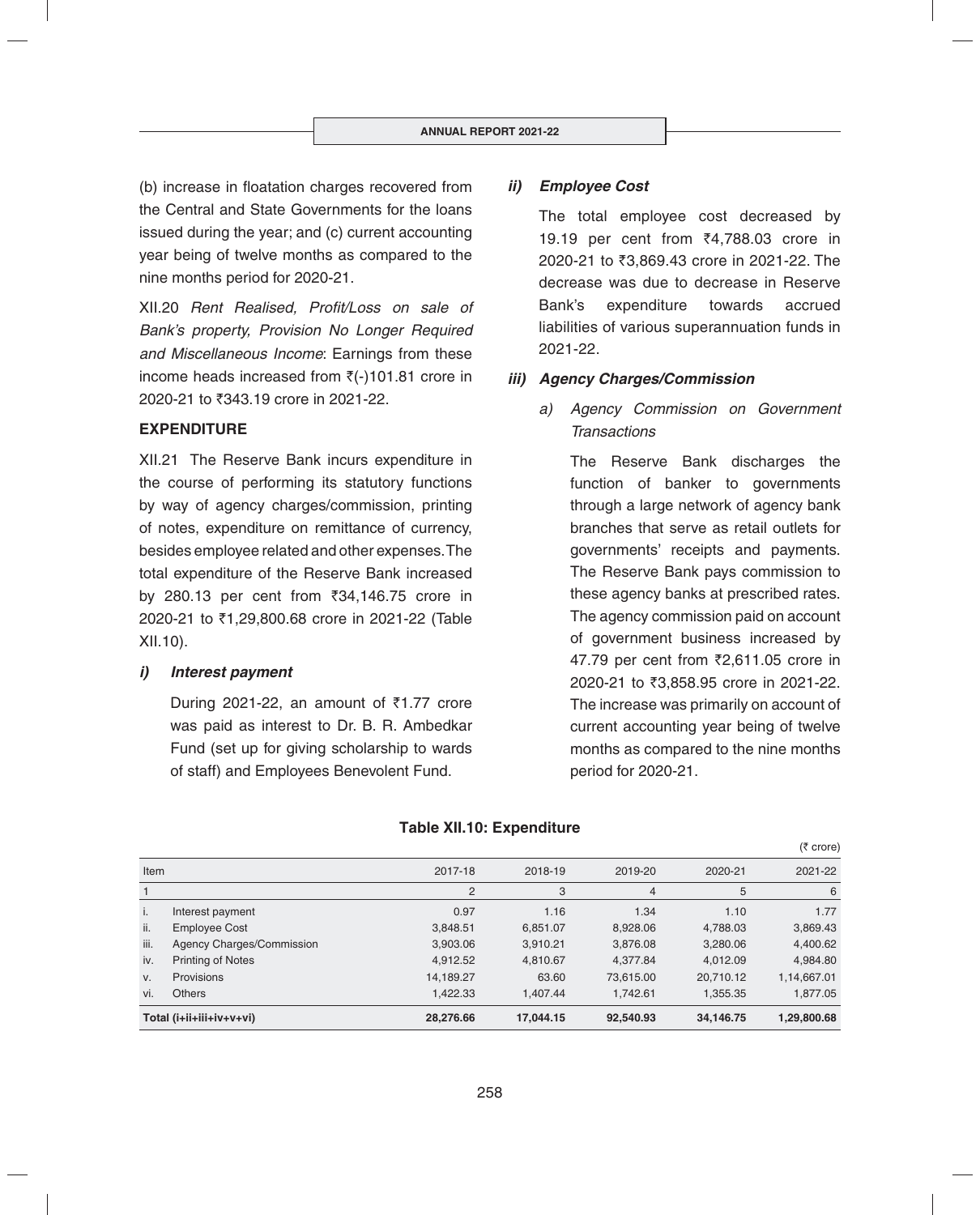*b) Underwriting Commission Paid to Primary Dealers (PDs)*

 The expenditure on account of underwriting commission to Primary Dealers decreased from  $\overline{5642.95}$  crore  $linewise of$  reimbursement of  $\overline{5159.92}$ crore on account of legacy Service Tax (ST) and GST payments] in 2020-21 to ₹486.95 crore in 2021-22. The large quantum of government borrowing and uncertainty in domestic and global economic conditions continued to weigh on market sentiments and resulted in Primary Dealers demanding a higher commission to underwrite the issuances of dated government securities.

*c) Sundries* 

 This includes the expenses incurred on handling charges, turnover commission paid to banks for Relief/Savings Bonds subscriptions and Commission paid on Securities Borrowing and Lending Arrangement (SBLA), *etc*. The commission paid under this head increased from  $\bar{f}6.30$  crore in 2020-21 to ₹12.29 crore in 2021-22.

*d) Fees Paid to the External Asset Managers, Custodians, Brokers, etc*.

 Fees paid for external asset managers, custodial and broker services increased from  $\overline{519.76}$  crore in 2020-21 to  $\overline{542.43}$ crore in 2021-22.

## *iv) Printing of Notes*

 The supply of notes during the year 2021-22 at 2,22,505 lakh pieces was 0.36 per cent lower than that of the year 2020-21 (2,23,301 lakh pieces). The expenditure incurred on printing of Bank notes increased from ₹4,012.09 crore in 2020-21 to ₹4,984.80 crore in 2021-22.

## *v) Provisions*

In 2021-22, provisions of ₹1,14,567.01 crore and  $\bar{\tau}$ 100 crore were made towards transfer to Contingency Fund (CF) and Asset Development Fund (ADF), respectively.

## *vi) Others*

Other expenses comprises expenditure on remittance of currency, printing and stationery, audit fees and related expenses, miscellaneous expenses, *etc*., which increased by 38.49 per cent from ₹1,355.35 crore in 2020-21 to ₹1,877.05 crore in 2021-22.

## **CONTINGENT LIABILITIES**

XII.22 Total contingent liabilities of the Reserve Bank amounted to ₹958.98 crore. The main component of it being partly paid shares, denominated in SDR, of Bank for International Settlements (BIS) held by the Reserve Bank. The uncalled liability on partly paid shares of the BIS as on March 31, 2022 was ₹934.68 crore. The balances are callable at three months' notice by a decision of the BIS Board of Directors.